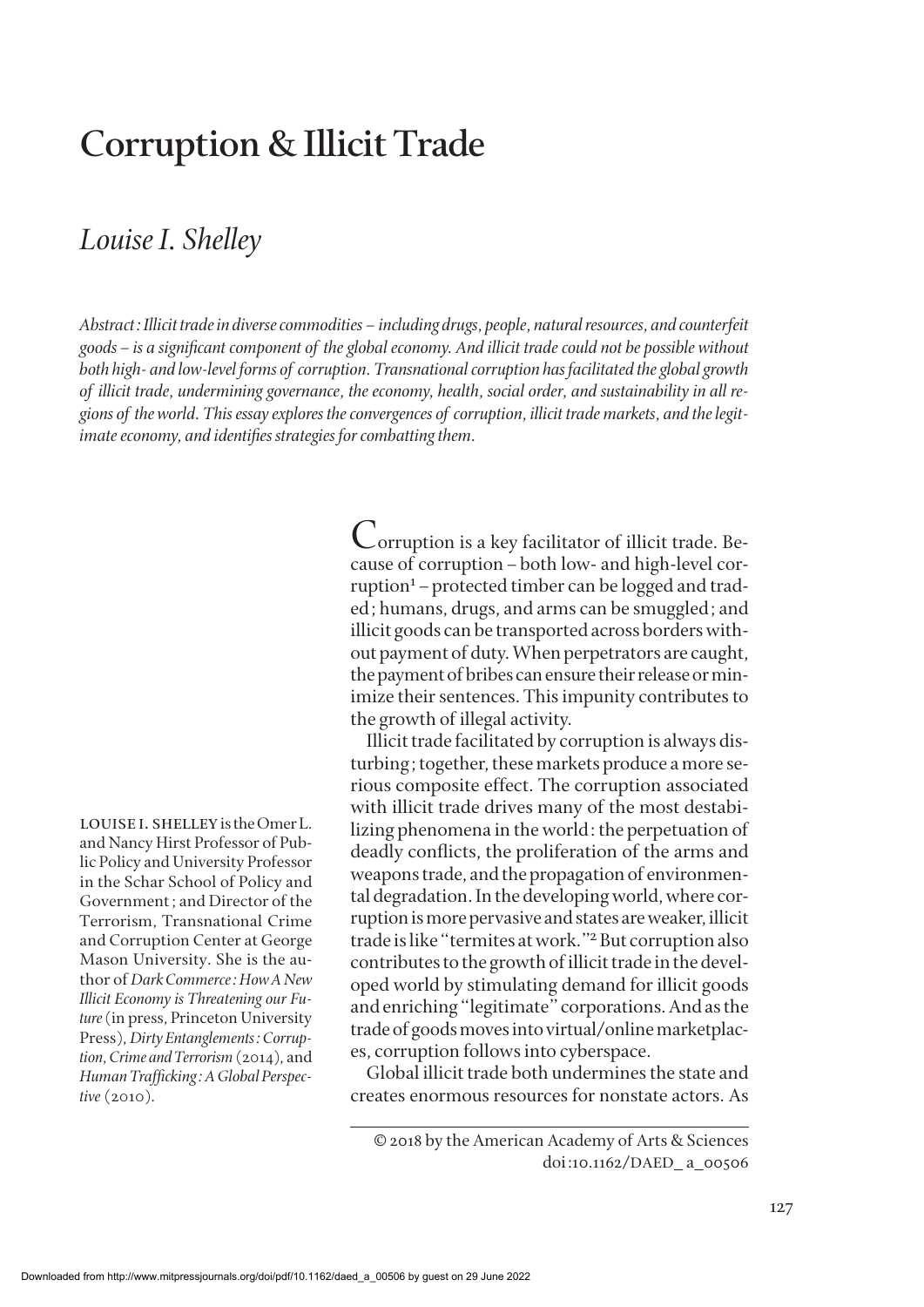*Corruption &* the illicit economy grows, there are fewer *IIIicit Trade* opportunities for a viable licit and inclu-<br>I*IIicit Trade* opportunities for a viable licit and inclusive economy. Illicit trade, when executed by transnational criminals who no longer need the state and/or terrorists who seek to destroy the state, provides a powerful force for the destruction of the existing order*.*

> This essay examines how corruption has helped illicit trade expand in both the real and the virtual worlds, making the products and services of the illicit economy more widely available. Addressing this corruption linked to illegal global markets must be a much higher priority for both developing and developed states: to ensure that future generations have the natural, human, and economic resources needed to sustain themselves, and that states have the capacity to provide services for their citizens. To do so requires a multifaceted strategy that addresses the corruption of nonstate actors, officials, and corporations.

> $\rm R$  esearchers of illicit trade have for nearly two decades relied on a shared definition of their subject: "a cross-border commercial activity for the provision of goods and services that violates the laws of the exporting and/or importing country."3 But this definition is inadequate; not all illicit trade crosses borders. For instance, the United Nations Protocol addressing the contemporary trade in human beings states that individuals need not cross borders to be victims of trafficking. On closer inspection, this dry and restrictive definition does not capture a phenomenon that has such expansive and profound effects across the planet.

> In response, the Organisation for Economic Co-operation and Development (OECD) in 2016 provided a more ample definition: "Illicit trade involves goods and services that are deemed illegal as they threaten communities and society as a whole. Illicit trade has a negative impact on economic stability, social welfare, public health, public safety and our environment."4

Within this very broad framework are diverse categories of trade in goods and services, often facilitated by corruption. One analytical model identifies four primary submarkets of illicit trade.<sup>5</sup> The first market includes "prohibited goods and services," including narcotics, and human and arms trafficking. Prohibited since 2003 through the United Nations Convention on Transnational Organized Crime, there is a strong consensus on the criminal nature of these areas of illicit trade.<sup>6</sup> And because they are reliant on organized crime for their survival, corruption is closely associated with these forms of illicit trade.

The second market includes the "irregular sale of regulated commodities, such as antiquities, or fauna and flora, goods that infringe upon intellectual property rights, and goods that do not conform to applicable local standards."7 Growing scientific evidence and concerns over the survival of cultural heritage and of the planet's diverse species has led to the regulation of trade of these commodities under the United Nations Convention on International Trade in Endangered Species of Wild Fauna and Flora (CITES). The illicit trade that has met the demand for restricted natural resources such as timber, minerals, and gold is therefore strongly correlated with high-level corruption.

The third market comprises popular items of consumption on which states often impose high excise taxes, such as cigarettes and alcohol. The smuggling of these commodities results in significant revenue losses for states. Global cigarette smuggling is estimated to cost countries billions of dollars of lost revenue. In Europe alone, annual sales in illicit cigarettes are estimated at  $\epsilon$ 7.8 billion to  $\epsilon$ 10.5 billion.<sup>8</sup> Total revenues may be less, but growth rates for the illicit tobacco trade are higher still in the Middle East, Africa, and Australia.9 Cigarettes, tobacco, and alcohol have been at the heart of contraband smuggling for several centuries,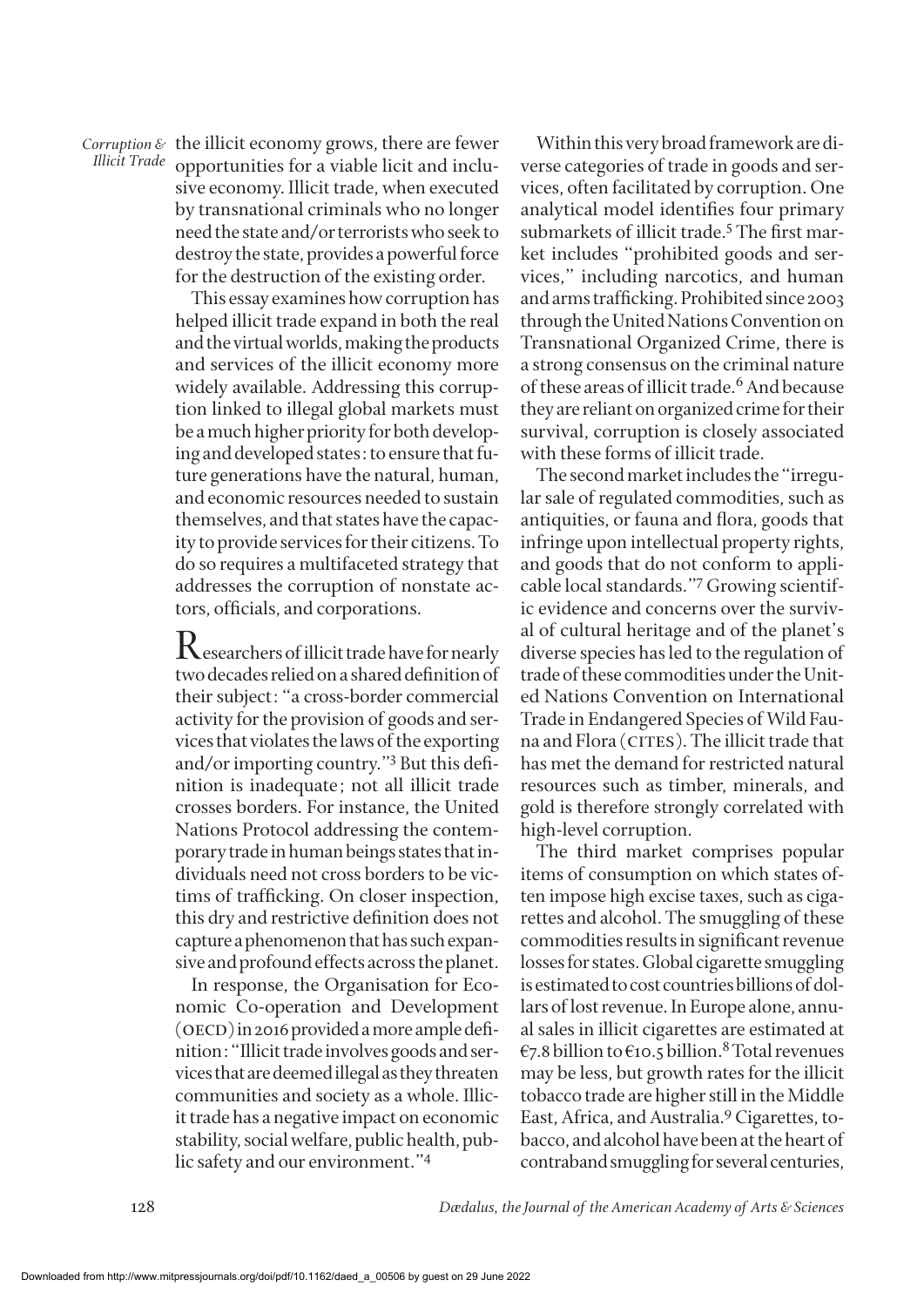consistently involving corruption of border and customs personnel, in particular.

The fourth market includes the sale of stolen goods, such as cars and electronics.<sup>10</sup> This form of illicit trade is not as tightly linked to corruption as are other forms. The trade in stolen goods has evolved in the contemporary cyber world, with stolen property sold alongside licit products online.

But this conceptualization of illicit trade markets is largely pre–Internet and Darknet (the portion of the Internet hidden from search engines and inaccessible without special software or network configurations), before trade expanded to include new virtual goods. Today, we need to add a fifth category: the illicit trade in virtual products that cannot exist outside of cyberspace, such as botnets, malware, and ransomware. These products allow criminals to access bank accounts, steal credit card numbers and identities, and lock the computers of institutions and individuals (denying them access to their data) unless they pay a ransom. The sale and use of these products are also not devoid of corruption.

Commerce requires not just goods, but money to pay for purchases. Currencies developed with commerce in antiquity, as traders needed to pay for goods.<sup>11</sup> In the past, illicit traders produced and benefited from counterfeit currency; now they depend on illegal financial flows facilitated by corruption.<sup>12</sup> The nonprofit Global Financial Integrity has defined illicit financial flows as "money that is illegally earned, transferred or utilized."13 But today, with the emergence of anonymized payment systems in cyberspace, of which bitcoin is the best-known, illicit financial flows actually help drive the growth of the new illicit economy.

Not all illicit financial flows help finance criminal commerce; abuse of trade can help mask kleptocratic theft. National leaders often attempt to hide their misappropriation of national resources by label-

*Louise I.* ing the transfers sent to offshore banking centers like Panama as payments for commercial goods. Often, no trade occurs, or a minor transaction is disguised as a much larger trade to justify the movement of large funds. This phenomenon is referred to as *trade-based money laundering*. 14 Perpetrators therefore often abuse the global trading system to facilitate large-scale corruption and criminal misconduct.

*Shelley*

The illicit economy includes the sale not only of such well-known commodities as drugs, arms, and people, but of endangered species and timber, oil, animal parts, energy resources like oil and gas, counterfeits (including pharmaceuticals), and antiquities. Illicit trade has diversified rapidly in recent years as law enforcement efforts focused on the drug trade have intensified. Illicit actors have thus moved into economic areas with significant profits but much less risk, engaging corrupt officials to facilitate sales of other illegal commodities. The illegal trade of environmental products represents the fastestgrowing sector of illicit trade, estimated at 5 and 7 percent annually and exceeding the growth rate of the legitimate economy as a whole.<sup>15</sup> Facilitating this growth is the low cost of corruption to move these goods: the risks of arrest and property seizure are less than in the drug trade, and so officials operating in lower-risk illicit markets cannot command the same high bribes. The illicit trade market in antiquities has also exploded in the context of nearly two decades of continuous war and civil conflicts in the Middle East. Terrorists and militants participate in this trade, but corrupt officials and local criminal entrepreneurs in Syria and Iraq also benefit.

In 2012, the United Nations Office on Drugs and Crime (UNODC) estimated that the sale of illegal goods worldwide was an \$870 billion-a-year business, and that drugs represented \$320 million of the total. According to the UNODC: "These immense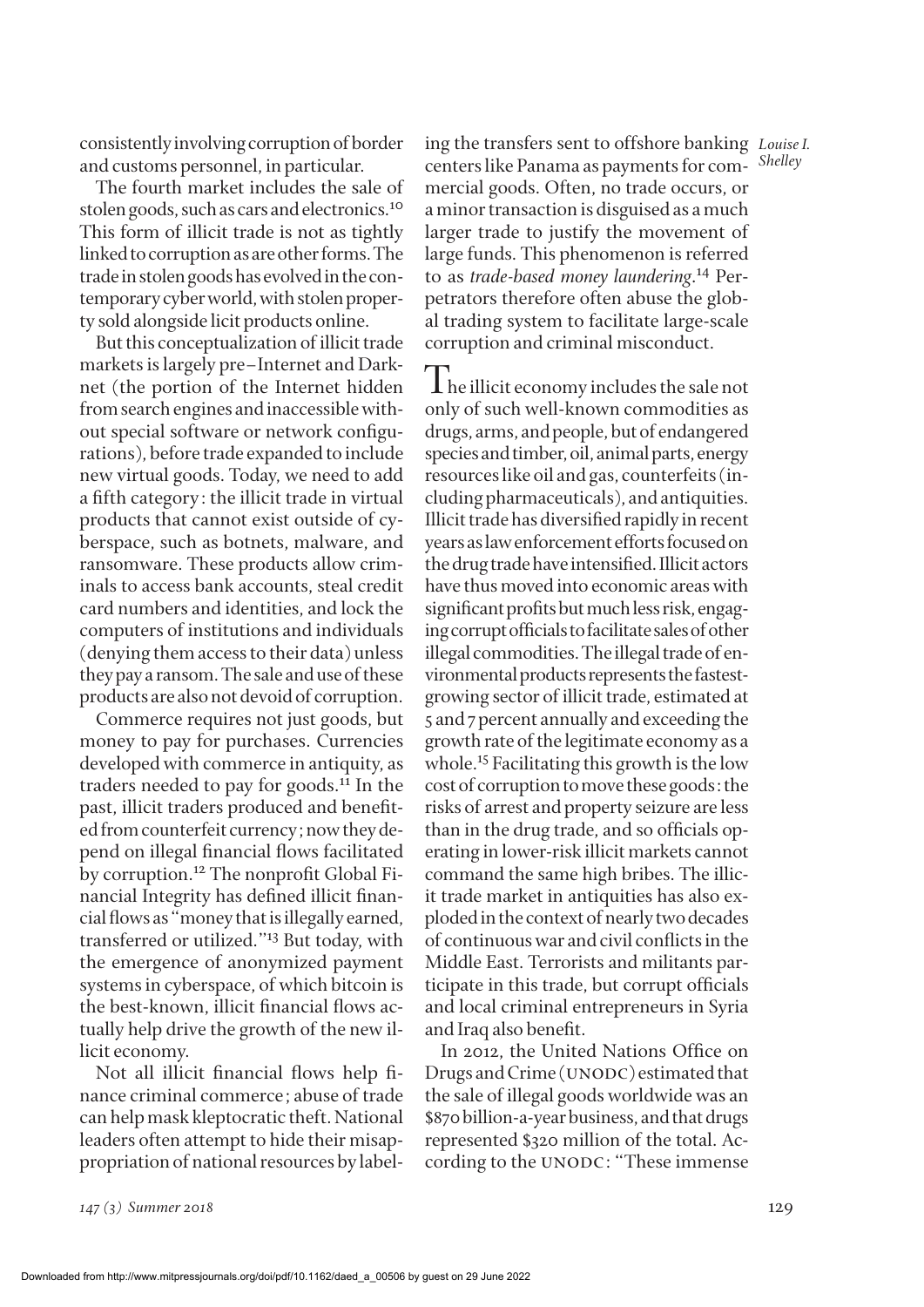*Corruption &* illicit funds are worth more than six times *Illicit Trade* the amount of official development assistance, and are comparable to 1.5 per cent of global GDP, or 7 per cent of the world's exports of merchandise."16

> Corruption may also result in our underestimation of the size of the problem. High levels of corruption in branches of government most linked to the dynamics of illicit trade–customs, border patrol, and law enforcement–undermine collection of the very data that we need to understand the pervasiveness of the phenomenon. And so statistics on illicit trade rarely cover its extent. This is particularly characteristic of the trade in counterfeit goods, as the data in one recent OECD study suggest. The study concluded that counterfeits represented 5 percent of trade in Europe, but only 2.5 percent of trade in the developing world.17 Why this discrepancy, when counterfeit goods are so pervasive in Africa and in many parts of Asia and Latin America? The World Customs Organization offers one explanation, acknowledging that no type of government can boast a customs department "immune to corruption." Corruption plagues customs administrations around the world, and in many countries, positions in the customs service are sold for high prices.<sup>18</sup> Officials who have purchased their positions can go on to make significant revenue by accepting bribes to let counterfeit goods and contraband pass. Therefore, data on counterfeit goods in global trade are almost surely understated, especially in the developing world, where customs corruption is particularly acute.

> The UNODC, the United Nations Environment Programme, and the OECD have reported data on revenues generated from distinct categories of illicit trade.19 But the reality of corruption on the ground means that trade in these illegal goods often converges and overlaps. Once officials have accepted bribes to look the other way, the same smugglers can move people, arms,

and drugs across the same border together or at different times, and in different combinations. Convergences have included rhino horn traveling in hollowed-out South African trucks carrying smuggled cigarettes; ivory tusks packed alongside drugs on the East Coast of Africa; even nuclear materials moving with smuggled antiquities in Turkey.

 Illicit trade also is not always a distinct phenomenon; it intersects with the licit economy. Smuggled antiquities are sold on the Darknet and in antique stores, sitting beside objects with appropriate provenance; less regulated pharmacies may sell counterfeit or diverted medicines along with legitimate drugs. Online sales platforms such as Alibaba, eBay, and Amazon sell both legitimate and counterfeit goods simultaneously; the commitment of personnel and time needed to weed out purveyors of counterfeits is too great for them to bother with. But the convergence of the licit and the illicit suggests that the global economy is more affected by illicit trade than current global figures suggest.

**I** ne of the most destabilizing and disturbing world crises today is the conflict in Syria. Overwhelmed by the massive destruction, loss of lives, millions of refugees, and assortment of military actors, it is hard to remember that corruption and illicit trade had much to do with the initiation of this crisis. In the 1970s, then–President Hafez al-Assad, the father of President Bashar al-Assad, launched an unsustainable program for agricultural self-sufficiency, growing crops requiring significant amounts of water without considering whether "Syria had sufficient groundwater and rainfall to raise those crops. Farmers made up for water shortages by drilling wells to tap the country's underground water reserves."20 Due to diminishing water tables, Bashar al-Assad in 2005 made it illegal to dig new wells without a license. But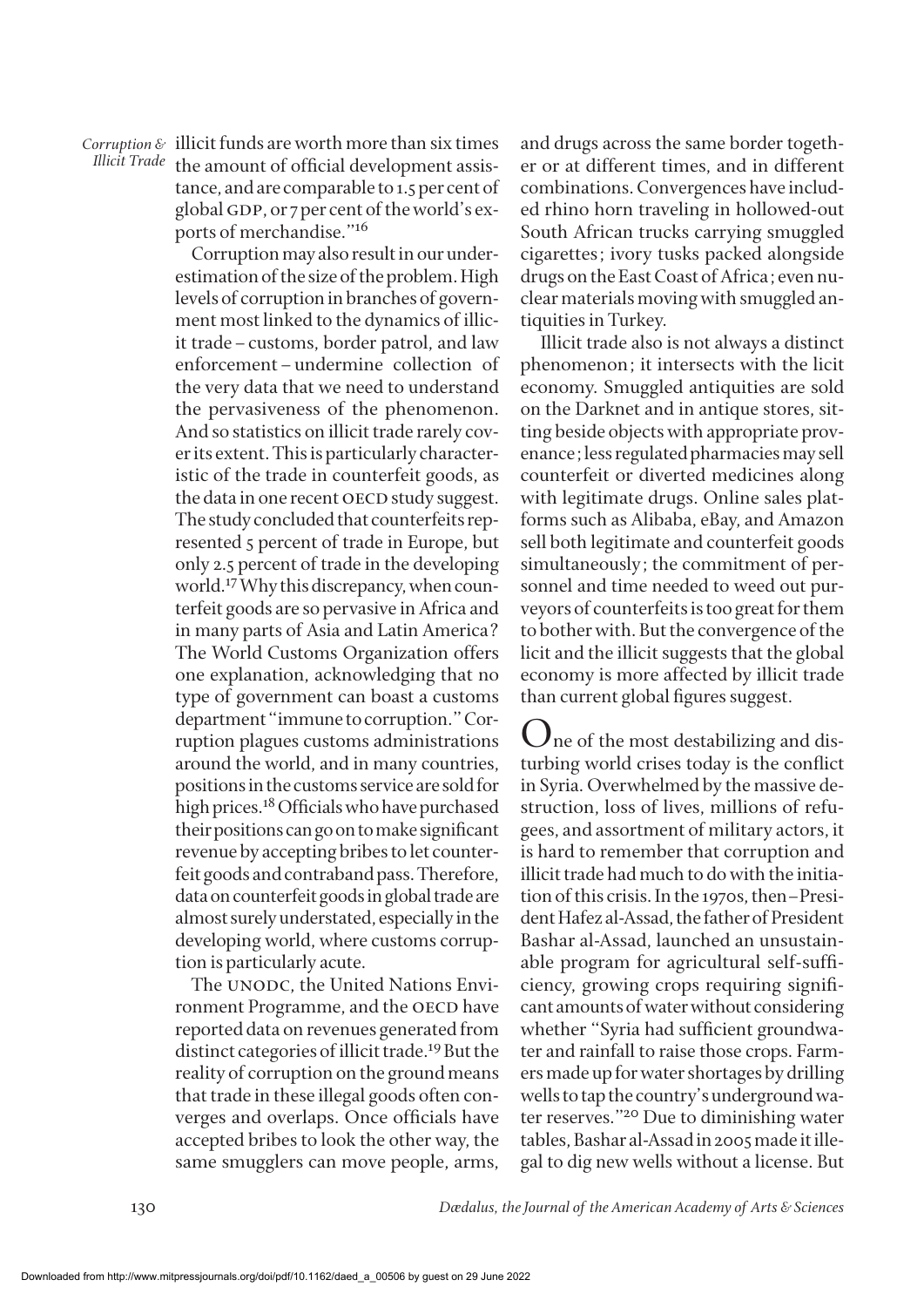in an environment of high levels of corruption, the ban did not stop those who had money to bribe officials for licenses to dig deeper. Even bribery could not ensure sustainable access, however, as the drought in the once-fabled Fertile Crescent continued, and any remaining water was at such depth that it was no longer profitable to dig for it.<sup>21</sup>

Desperation drove Syrians to desert agricultural land and migrate en masse to urban areas. Between 2002 and 2010, Syria experienced an incredibly rapid rate of urbanization. Before the U.S. invasion of Iraq in 2003, there were 8.9 million Syrians living in cities; in 2010, there were 13.8 million. Of this urban growth, approximately 1.5 million people were fleeing the drought.<sup>22</sup> Syria, in a decade, became one of the most urbanized countries in the world.<sup>23</sup> But this population transition occurred in a corrupt and badly governed state that did not show concern for its citizens and their welfare.

Recent migrants to urban areas congregated in illegal settlements that developed on the periphery of Syrian cities. The corrupt Assad government neglected these communities, and they were therefore characterized by a paucity of infrastructure, high crime rates, absence of services, and unemployment. They became "the heart of the developing unrest" during the Arab Spring.24 Today this region is a center of illicit trade in drugs, particularly Captagon; people; oil; weapons; cigarettes; antiquities; and every other type of contraband imaginable. Those profiting from the smuggling in Syria include corrupt government officials, criminals, and members of terrorist organizations like ISIL and Al Nusra.<sup>25</sup>

 $\mathbf{\mathcal{O}}$ yria demonstrates how, fed by corruption, an urban hub of illicit trade can develop in the chaos and destruction of conflict. Meanwhile, the advent of the Darknet–an overlay network that hides users' location/identity and activities from private or state surveillance and is accessible

only through special software like Tor-is Louise I. another kind of hub entirely.<sup>26</sup> While the Shelley Darknet is an important anonymizing tool for dissidents in authoritarian countries, it is also host to sales of the most dangerous items evading law enforcement: narcotics, arms, and malicious tools to undermine computer systems and hack into financial accounts. Many believe that these hidden sites are safer, less violent, and devoid of the corruption that characterizes the criminal world. Yet in many respects, the Darknet resembles more traditional criminal markets. For example, law enforcement efforts to dismantle the Darknet megacommerce site Silk Road and to bring its founder Ross Ulbricht, also known as Dread Pirate Roberts, to justice reveal that the corrupt practices associated with large-scale organized crime also transfer to the cyber world.

During the height of Silk Road's operations, buyers and sellers exchanged more than six hundred thousand messages monthly, overwhelmingly concerning drug sales. Ulbricht received a commission on sales through the Silk Road site; processing \$1.2 billion in transactions in a little over two years through the cryptocurrency bitcoin netted Ulbricht \$80 million.27 During the two-year federal investigation of Silk Road, in which law enforcement had to first identify the mastermind behind the site, a U.S. Secret Service agent and a Drug Enforcement Administration agent used pseudonyms to steal bitcoins from the site, attempted to extort money from Ulbricht, and sold Ulbricht sensitive law enforcement information helping him to avoid arrest.<sup>28</sup> Clearly some of the same forms of corruption exist in virtual illicit trade as in the real world: law enforcement participation in extortion, theft, and abuse of position for financial advantage. The Web is not a hygienic space, as some believe. This is hardly surprising, given that known behaviors in the real world transfer into the new technology.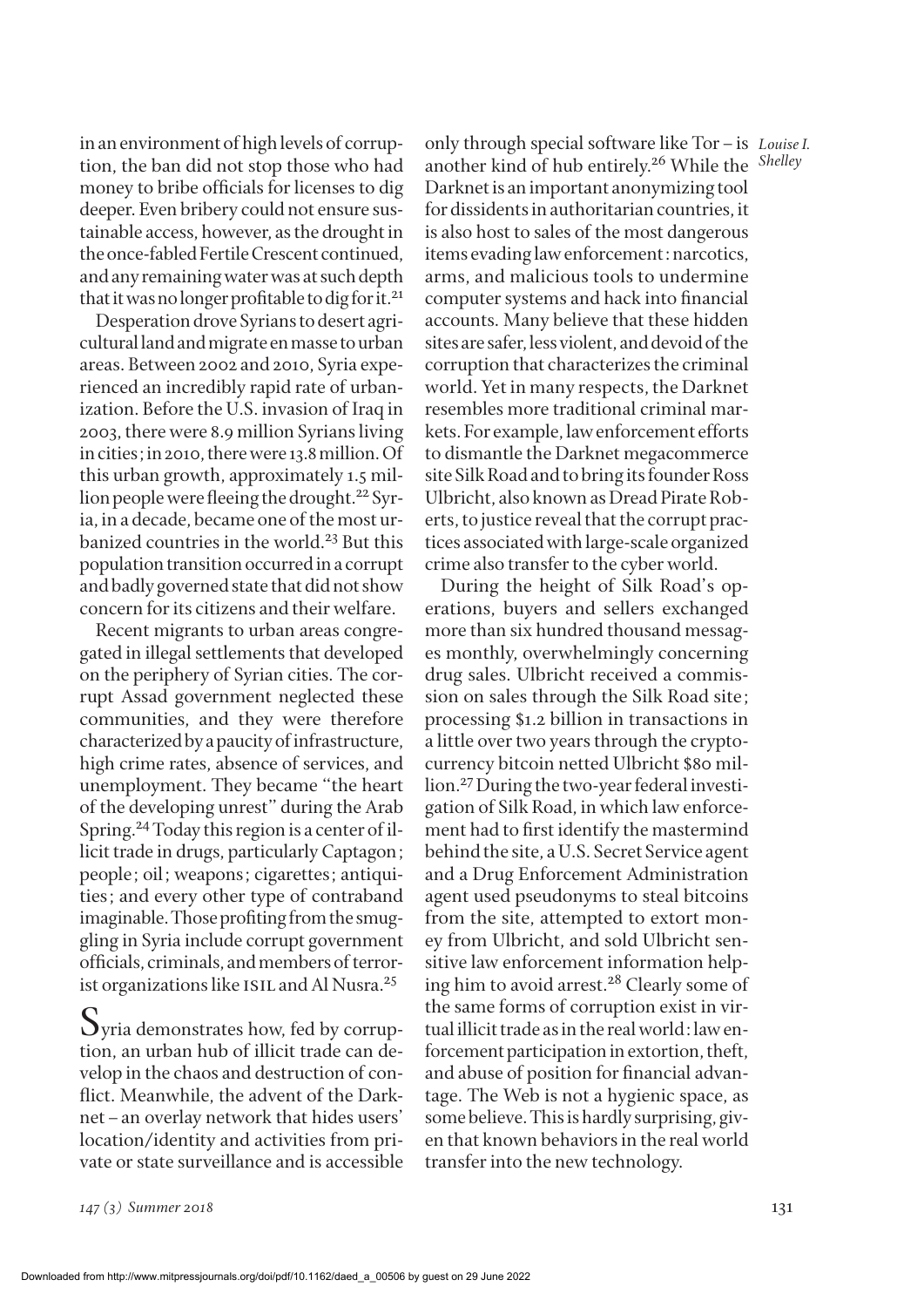## *Corruption &*

*Illicit Trade* only in hubs but also along the long sup-Corruption facilitates illicit trade not ply chains that move illicit environmental commodities from their sources to their final sales markets. At the source, corrupt officials take advantage of their position to be guardians of the natural resources of the regions they rule, often profiting significantly from their exploitation and sale.

> The perpetrator of the "biggest environmental crime of our time," according to former prime minister of the United Kingdom Gordon Brown, is not a named criminal, but the governor of Sarawak (one of two Malaysian states on Borneo), Abdul Taib Mahmud.<sup>29</sup> A graduate of an Australian law school, Taib served as chief minister of Sarawak for more than thirty years. Under his leadership, and with loans from some of the largest multinational banks in the world, he helped facilitate the deforestation of 80 percent of Sarawak's rain forests, which had been among the most biologically diverse and best preserved in the world. (And the Borneo rain forest was enormous, ranking behind only the Amazon and Congo Basin in size.) Through a patronage system that also favored Taib's family businesses, the Sarawak state awarded contracts to commercial logging firms to deforest the territory at an unprecedented rate, suddenly depriving the earth of one of its last remaining rain forests, and the native populations of the habitat where they had traditionally lived.<sup>30</sup> Leading international financial institutions have happily accepted the profits from this devastation, frequently ignoring the corruption behind their kleptocratic depositors.31

> As in Sarawak and Sabah, the destroyers of timber resources in Kalimantan (Indonesian Borneo) are principally high-level officials. Yet their corruption has been unmasked by national state-sponsored anticorruption activities. In contrast, the revelations surrounding the perpetrators and facilitators of the destruction of Malaysian

Borneo's rain forests were possible only through investigations and advocacy conducted outside of Malaysia, since the leadership of the Malaysian government remains embroiled in its own major corruption charges.

 In Indonesia, timber exploitation and the surrounding corruption were investigated by the state's most trusted public institution: the Corruption Eradication Commission (Komisi Pemberantasan Korupsi, kpk). Established by law in 2002, the Commission has "made a reputation for itself globally for thoroughly investigating, researching, and trying high-level targets," while achieving high conviction rates.<sup>32</sup>

The Commission has made the destroyers of Indonesian rain forests a top focus of its activities. The rationale for this approach is clear. The Indonesian anticorruption agency analyses indicate that Indonesia may have lost as much as \$9 billion in revenues from 2003 to 2014, largely owing to companies underreporting timber production. The government collected fees and royalties on only about 19 to 23 percent of all timber production during these years, a revenue loss that could occur only with pervasive high-level corruption.<sup>33</sup> Many different corrupt and illegal activities facilitate the deforesting of Indonesia, such as illegal logging, logging prior to receiving necessary permits (including environmental permits), logging outside of the territory for which the permit was granted, and logging within primary forests (oldgrowth forests that have developed undisturbed and thus have unique ecological features).34 This deforestation could only proceed with corruption on the local, regional, and/or national level. Corrupt officials include not only forestry officials and local governors, but also judges and law enforcement, exhibiting such blatant corruption as the direct delivery of cash.35

In the early 2000s, a member of the Indonesian parliament was sentenced to eight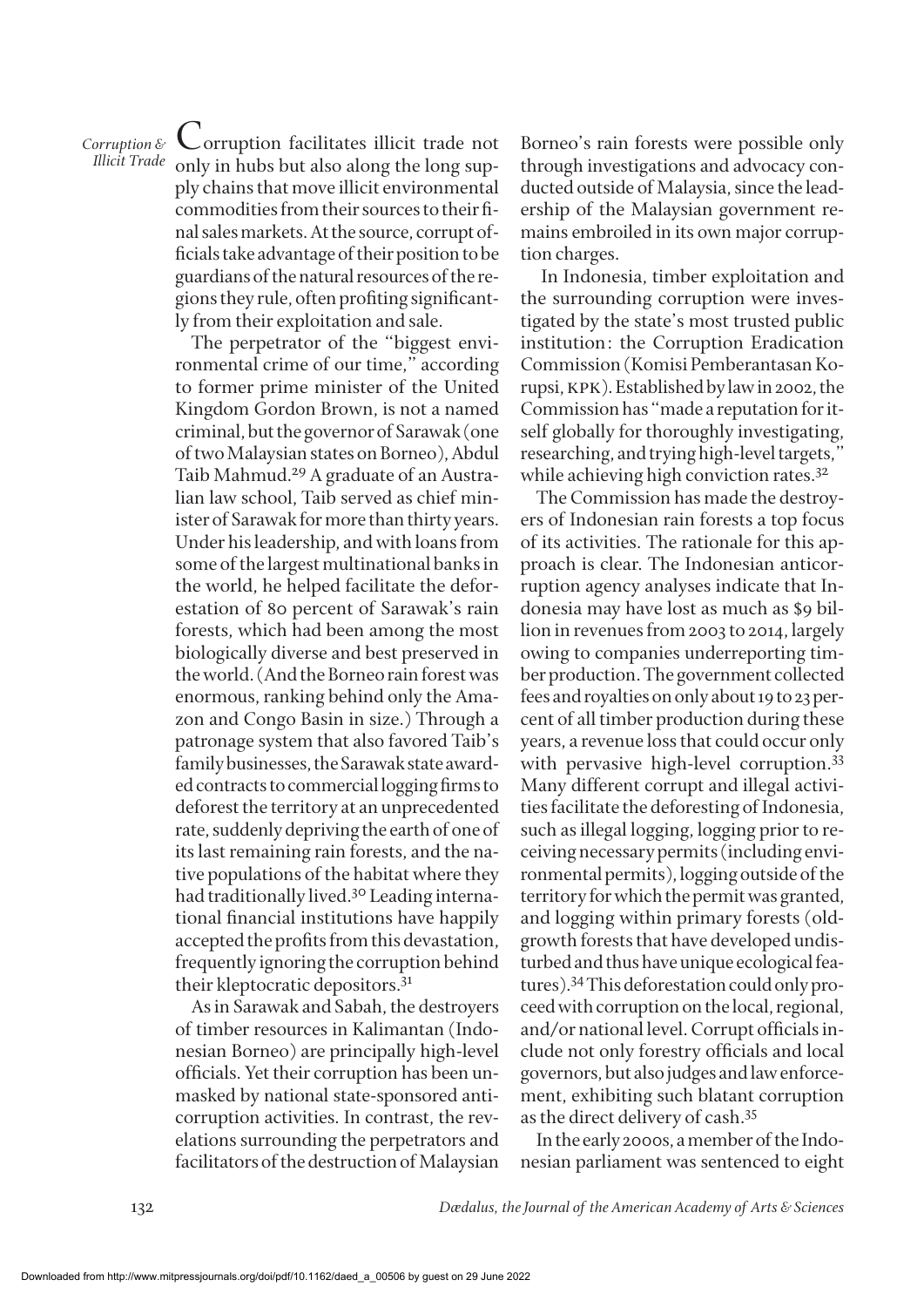years' imprisonment for accepting bribes to allow the conversion of protected forest zones (rain forest land is often converted into palm oil or pulp plantations). Subsequently, in 2007, two government officials and their collaborator, a logging company executive, were convicted for illegal logging. In another case in 2008, a government regent, the ruler of an Indonesian province, received an eleven-year prison sentence for his role in illegal logging. By 2014, onethird of Kalimantan regents were under investigation for corruption. The dominant form of corruption among them was taking bribes to issue permits to cut timber and thereby allow the expansion of palm oil plantations.36

Once the timber is shipped from Indonesia, it often passes through free trade zones (FTZs), where goods can be landed, warehoused, manufactured or altered, distributed for trade, or re-exported duty free. Before the government of Indonesia cracked down on illicit timber trade, approximately fifteen cargo vessels per month were filled with illegally cut timber and moved through free trade zones in Singapore, Hong Kong, and Malaysia, before being transported to China and other Asian countries for importation. One illegal timber investigation in Indonesia revealed the involvement of an Indonesian general working with brokers in Singapore and document forgers in Malaysia. Traders, shipping agents, and banks were also directly involved in disguising the origin and nature of illegal timber shipments.37

The passage through Singapore may be surprising, since the country enforces strong anticorruption policies and is ranked sixth among states with the lowest level of corruptions, according to Transparency International's Corruption Perception Index 2017.38 But as the Economist Intelligence Unit reports, "Singapore is less vigilant than it could be, particularly with regards to the FTZs, inside of which neither Singapore Customs nor any other govern- Louise I. ment authority is a consistent presence."<sup>39</sup> Shelley

A report from the International Chamber of Commerce on the use of FTZs to move illicit goods applies to the timber trade as well as counterfeiting:

In recent years, FTZs have provided a mechanism for counterfeiters to move illegal fake products around the world. Increasingly, counterfeiters use transit or transhipment of goods, through multiple, geographically diverse FTZs for no other purpose than to disguise the illicit nature of the products. Once introduced into an FTZ, counterfeit goods may undergo a series of economic operations, including assembly, manufacturing, processing, warehousing, re-packaging, and re-labelling.40

After moving through FTZs, the timber continues on to processors, often in China, who sell the processed timber to the United States and Europe, where there is great commercial demand for wood flooring and furniture. A recent exhibition on plywood at the Victoria and Albert Museum in London shows the journey endangered wood takes, from harvest and transport to importation and illegal entry into commercial markets.41 In the United States, for example, the recent prosecution of hardwood retailer Lumber Liquidators revealed that the company, aware of its origin, had bought lumber from a Chinese source in the illicit timber trade.42 The corruption and criminal sanctions brought against Lumber Liquidators reveal the complicity of purchasers in the United States, just as charted in the Victoria and Albert exhibit. Commercial corruption facilitates illicit trade at the retail end of the market, the final stage of the supply chain.

 $\rm{F}$ ree trade zones also enable smugglers of ivory. To move ivory to China from Africa, one Guangzhou-based trafficking network moved a shipment of tusks through at least eighteen different transshipment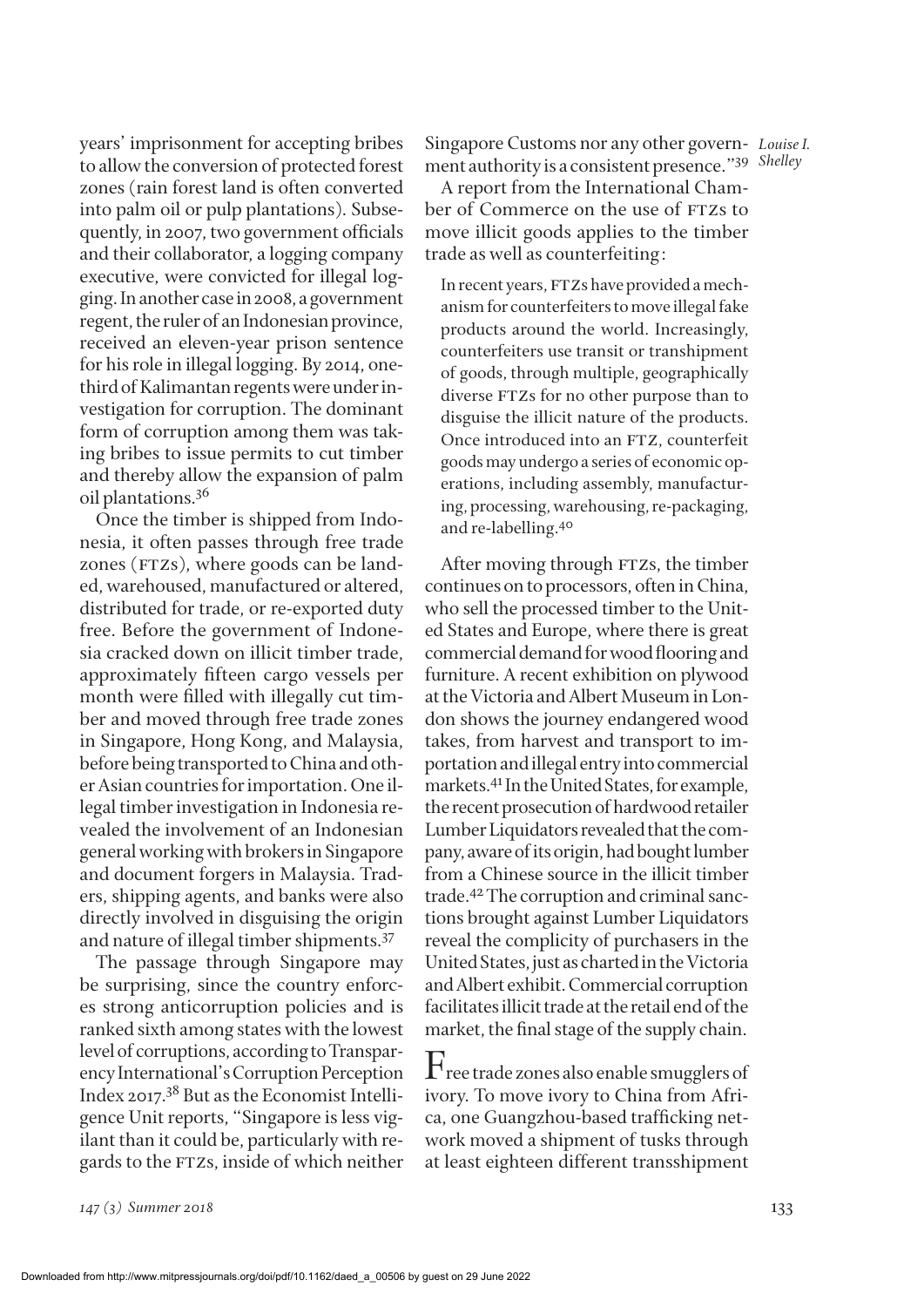*Corruption &* points to obfuscate the commodity, its or-<br>*Illicit Trade* point and its destination. Among these tranigin, and its destination. Among these transit points were free trade zones, illustrating how these ungoverned ports employ corruption to facilitate illicit trade.43

> Different corrupt actors facilitate the illicit trade in animal parts of endangered species. Rhino horn smugglers have identified and recruited corrupt officials, both local and international, with care. Law enforcement in Africa, Asia, and at points in between has failed to disrupt the crime syndicates and transnational networks that are key to the success of this trade. As a South African government advocate for the rhino said to me in a meeting: "There is not only our corruption but everyone else's along the route."44 A recent exposé by investigative journalists, presented at The Hague and on television, revealed the personal relationship between the South African minister of security and a Chinese organized crime figure who ran massage parlors frequented by the minister. According to the program, this relationship helped facilitate the rhino trade.45 The minister's leadership coincided with the inability of security forces to investigate rhino horn trade effectively, a phenomenon that made observers question his integrity.46 Particularly problematic is China's role as a major investor in South Africa and other countries in Africa. The importance of these larger trade and investment issues to African countries too often overrides efforts to counter this illicit trade and the corruption that facilitates it.

> The South African security minister and other high-level officials prevented much-needed investigations of poachers and poaching networks by removing network analysts and counterpoaching agents from the state effort. This enabled corrupt airport employees in South Africa to load the rhino horn on planes in airports transiting the Middle East. On this journey, some of the cargo passes through FTZs, where there is no scrutiny of goods, while in other

cases, officials are bribed to ignore certain loads. The horn then moves on to Southeast Asia, where local as well as high-level corruption facilitates the movement of endangered species parts. Particularly notorious is the prime minister's office in Laos, which has cut deals with wildlife traffickers to allow parts of tigers, elephants, and rhinos to transit the country.47 Animal parts also flow through Myanmar and Vietnam, both among the lowest rated countries in Asia on the Corruptions Perceptions Index.48 Once the animal parts arrive in Southeast Asia, corrupt officials and crime syndicates help move the rhino horn to high-end purchasers largely in Vietnam, where increasing private wealth and uses varying from party drug to cancer treatment have created a strong market.49 (The number of rhinos poached in South Africa rose from thirteen in 2007 to more than twelve hundred in 2014, although recent education campaigns in Vietnam have lowered demand since the mid-decade peak.)<sup>50</sup>

In this trade, officials do more than turn a blind eye; they can serve as key personnel in conspiracies to move rhino horn. Corrupt park rangers, park guards, and other employees of national and private reserves provide information to poaching syndicates and, on occasion, provide cover for poaching teams moving inside protected areas. Some corrupt park employees actually run their own poaching rings, with analysis suggesting that they are passing information on social media, using coded signals and photos to help poachers locate rhino and avoid detection. Officials can also issue fraudulent CITES permits authorizing the export of rhino horn.51 Corrupt military personnel, border guards, and customs officials of all levels are key figures in the operation of this illicit trade.

None of the above cases of corruption have been proven to reach the top of government, but heads of state and their im-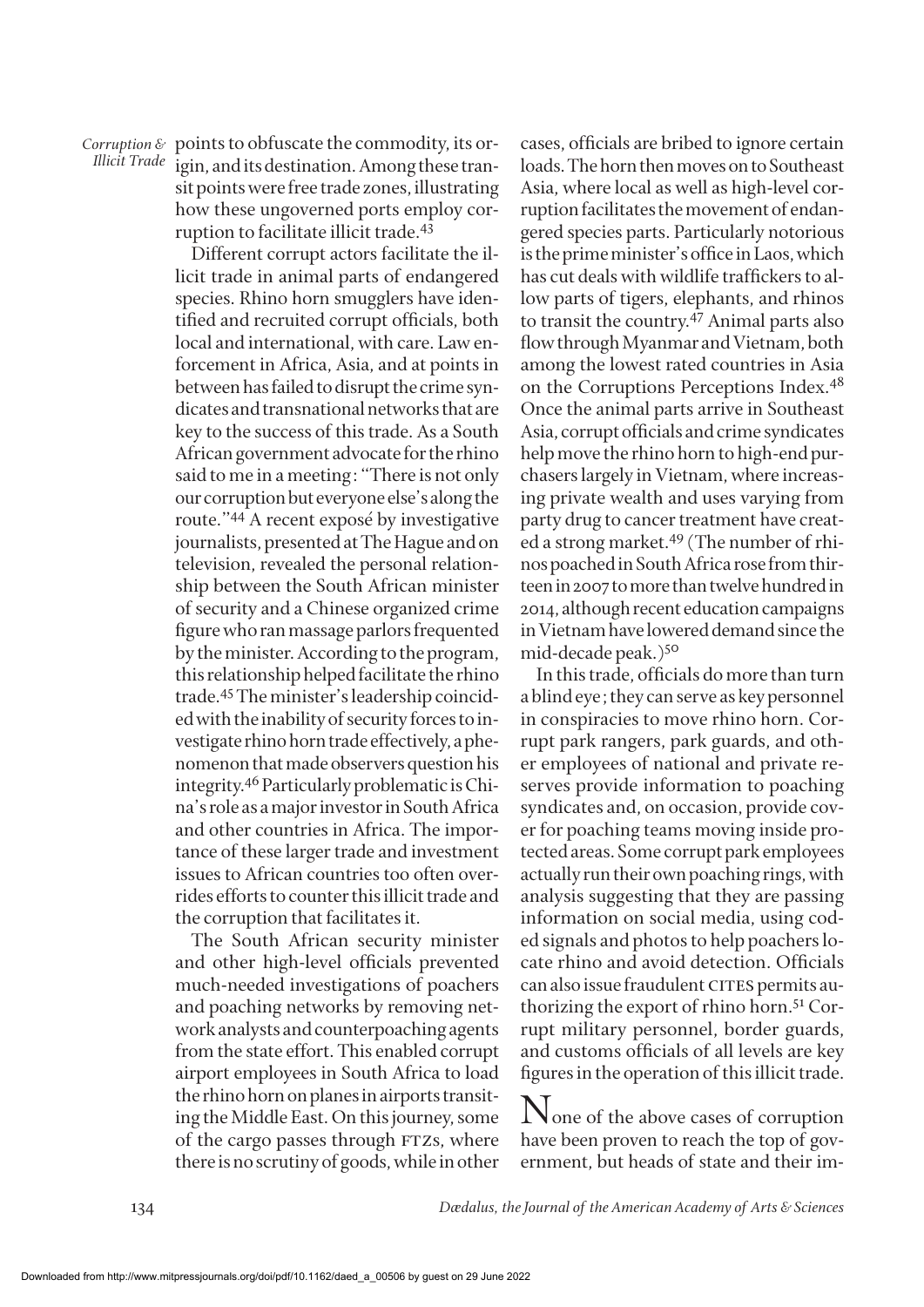mediate families do play roles in many other forms of illicit trade, including drug trafficking, human trafficking, and the cigarette trade. Illicit actors have also strategically penetrated the state, often entering legislative bodies to shape laws in their favor; for instance in Russia, Colombia, and Italy. These criminals may also join the executive branch of government to ensure the absence of effective law enforcement. That government officials in many countries acquire immunity from prosecution upon election or appointment is only added incentive to enter government.<sup>52</sup>

High-level corruption challenges efforts to counter illicit trade; present strategies to combat illegal commerce are state-based and there are no existing mechanisms to counter heads of state or high-level officials who are themselves major perpetrators or facilitators. The problem is most acute in relationship to the drug trade, but is also present in many other major forms of illicit trade, such as cigarette smuggling, the diversion and resale of donated pharmaceuticals, and illicit arms sales.

President Manuel Noriega of Panama was tried and imprisoned for his involvement with the drug trade.53 Top officials in Venezuela and Afghanistan and their close family members have also played important facilitating roles in the transnational drug trade. Ahmed Karzai, the brother of President Hamid Karzai, was a key figure in the Afghan drug trade, and the president, according to a leaked U.S. government cable, actively intervened on behalf of accused drug traffickers.54 In 2016, the Organized Crime and Corruption Reporting Project (occrp) named President of Venezuela Nicolás Maduro as its "Man of the Year" for doing the most in the world to advance organized criminal activity and corruption. His nephews were indicted in U.S. courts for trying to use the presidential hangar of a Venezuelan airport to smuggle 800 kilos of cocaine into the United States.55

Many officials seek to share in the profits Louise I. *Shelley* of the drug trade, but participation may often be coerced. The Latin American expression *plata o plomo* (silver or lead) describes how traffickers compel obedience in helping facilitate the drug trade not just from community members, but even national leaders in the Caribbean and high-level officials in Mexico, Central America, and South America.56

Top officials also abuse their office for personal gain by promoting other forms of illicit trade. Milo Djukanović, the former president and prime minister of Montenegro, was indicted by the Italian government for his role at the center of a tenyear cigarette smuggling conspiracy.57 The occrp named the former president its Man of the Year in 2015. The distinguished jury of the occrp concluded that "Djukanović and his close associates engaged in extensive cigarette smuggling with the Italian Sacra Corona Unita and Camorra crime families. He was indicted in Bari and freely admitted [to] the trade, but said his country needed money. He invoked diplomatic immunity to get the charges dropped."58 The trade benefited him and his cronies but had very significant negative financial effects on neighboring countries that lost tax revenue through the sale of contraband cigarettes.

The family of Horacio Cartas, president of Paraguay, is also deeply involved in producing "illicit white cigarettes": cigarettes produced legally at the factory but with the intention of smuggling them into other countries for sale without payment of national taxes. Examining President Cartas's family tobacco business (of which he is a key shareholder) raises multiple red flags. Paraguay produces a significant share of the world's illicit whites, an estimated sixty-five billion cigarettes annually, and is responsible for 11 percent of the world's contraband cigarettes.59 The prime target of Paraguay's smuggled cigarettes is Brazil, where one-third of all purchased cig-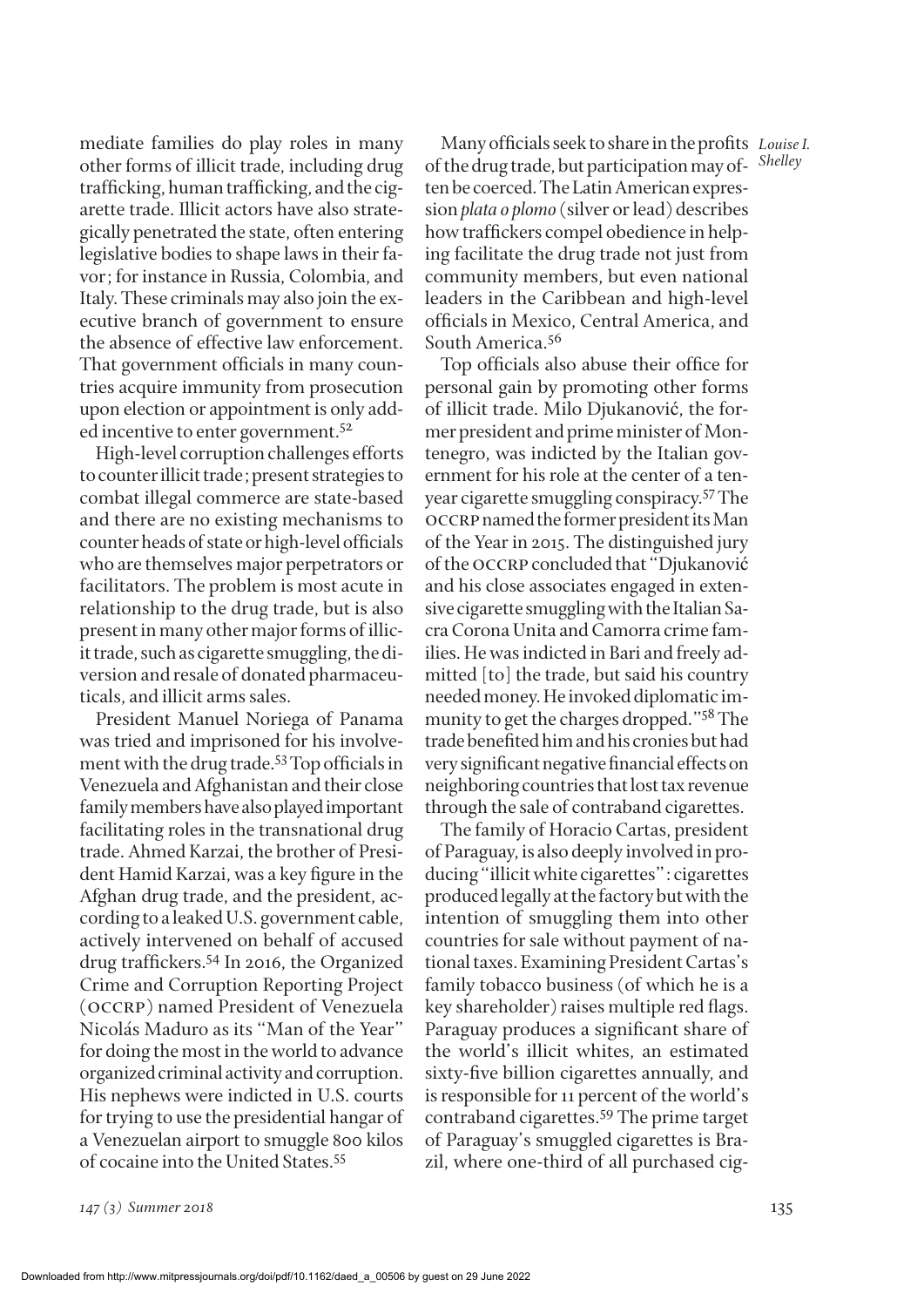*Corruption &* arettes are illegal, costing the Brazilian<br>*Illicit Trade* accomment an estimated tax loss of \$1.2 government an estimated tax loss of \$1.2 billion annually.<sup>60</sup> Large-scale smuggling helps fund crime groups that facilitate the trade, such as Los Zetas and the Sinaloa cartel, who in turn use the operation to launder their money.<sup>61</sup> Corrupt participants include border and customs officials who facilitate the cross-border movement of the cigarettes and the law enforcement officials who allow the criminal organization to operate as distributors and profiteers.

> Defining corruption as "the abuse of public or private office for personal gain," our analysis of corruption encompasses not only public officials who engage in illicit trade, but private sector participants as well. Company leadership can benefit personally from illicit trade, but corporations can also gain as a whole, since illicit trade may increase business revenues and share values. Such was the case with cigarette giants Philip Morris and British American Tobacco, among others, which had engaged with smugglers and companies closely tied to international organized crime to boost sales, avoid taxes, and increase profits. That is, at least until a major European investigation exposed this behavior, leading to billions of dollars in fines and legally binding agreements designed to increase regulation and accountability.

> Facilitators in the private sector are diverse and span low-level employees up to the top of corporations. Corrupt individuals at all levels of government, companies, and professions are needed to facilitate illicit trade. The most harm, however, is done by officials at the top who have the ability to set policies in motion that facilitate illicit trade, derail investigations, or cause massive shipments to pass without obstruction across borders.

> Corporate facilitators range from the Jet-Blue flight attendant who checked baggage containing seventy pounds of cocaine to the

high-paid professionals at Mossack Fonseca in Panama who helped launder money for criminals, corrupt officials, and even terrorists.<sup>62</sup> The participation of Mossack Fonseca employees is, unfortunately, far from unique. Supporting each illicit market is a chain of professionals who violate the ethical codes of their profession and engage in what many would perceive to be corrupt and even criminal behavior. Email records included in the Panama Papers reveal that Mossack Fonseca leadership knew when corrupt officials or criminals were opening new accounts, but willingly accepted them as clients to profit from their ill-gotten gains.

Through their involvement in illicit trade, corrupt officials undermine not only financial systems but the sustainability of the planet. Illustrative of this was the ceo of Volkswagen who, with other Volkswagen corporate leaders, made the decision to build "clean diesel" Volkswagen cars with a so-called defeat device to recognize when they were undergoing emissions tests and manipulate their emissions-control systems to beat the test. In reality, on the road, these vehicles emitted up to forty times the allowable level of nitrogen oxide, which can cause respiratory diseases such as asthma and lung cancer.<sup>63</sup> In addition to health and environmental consequences, Volkswagen deceived more than eleven million customers. For these crimes, and with company officials indicted, Volkswagen entered a guilty plea in U.S. courts to multiple charges, including conspiracy to commit wire fraud, conspiracy to violate the [Clean Air Act,](http://topics.nytimes.com/top/reference/timestopics/subjects/c/clean_air_act/index.html?inline=nyt-classifier) customs violations, and obstruction of justice. Volkswagen paid a multibillion dollar fine to the U.S. government in early 2017.<sup>64</sup> Further investigations now underway reveal that Volkswagen was not the only automobile manufacturer to evade emissions controls deliberately.

To take another example, legitimate Chinese factories producing ozone-depleting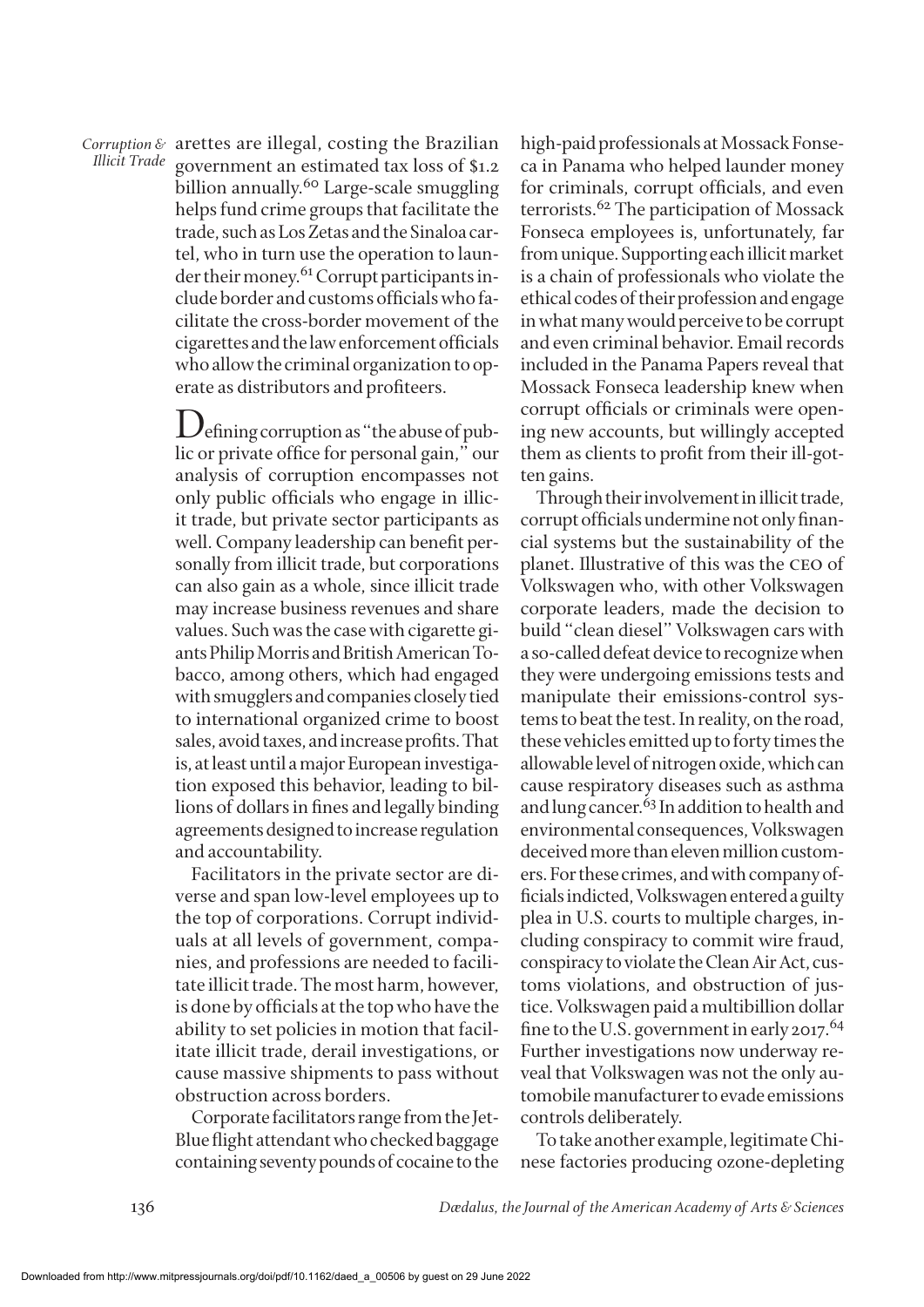substances (ODS) deal directly in legal trade with legitimate clientele around the world. But the illicit market includes diverters as well as middlemen from these factories who trade and broker their commodities illegally. They do this by means of "false labelling, misdeclaration of documents, concealment, fake recycled materials and transhipment fraud," which are all used to smuggle hydrochlorofluorocarbons (pollutants), violating the Montreal Protocol.<sup>65</sup> This is not only corporate fraud, but public corruption, because the people responsible are employees of state-owned companies.

Illicit trade demands more attention from many different sectors of society: the global community that faces instability and destruction, governments that lose tax and customs revenues, corporations that lose profits and revenues needed for innovation, individuals who may purchase inferior or dangerous goods, and any person concerned with species extinction or the quality of their environment. Yet many do not appreciate the full consequences of the corruption that facilitates illicit trade because they examine each of its traits in a stovepipe fashion rather than understanding the convergence of these phenomena.

Corruption at all levels of state bureaucracy is necessary to facilitate illicit trade. Yet corporations, as well as shippers, expediters, brokers, and bankers, also play a critical role. Some corporations are privately held and controlled by shareholders, some are publicly traded but with a government as the majority shareholder, and some are owned by government outright. Illicit trade on a global scale, totaling hundreds of billions of dollars annually, requires much more than criminal actors; it requires workers from diverse parts of the legitimate economy to facilitate and protect it.

The phenomenon that we have analyzed is decidedly transnational; yet most strategies and legal frameworks to combat cor-

*Louise I.* ruption are state-based and thus are woe-*Shelley* fully inadequate to the task. Therefore, we need strategies to address the corruption facilitating illicit trade. These strategies are complex, requiring tactics that cross borders and are not confined to a single jurisdiction. Such strategies must be able to target high-level state but also corporate officials.

Some of the proposed countermeasures are useful in addressing corruption but do not specifically target illicit trade, whereas others are focused on stopping the corruption behind smuggling and other forms of illegal commerce. For human health and the welfare of other forms of life on the planet, we must prioritize corruption that undermines sustainability. This is an alien concept, but one that requires serious consideration if future generations will reside on this planet.

The analysis here reveals that many people engaged in highly lucrative forms of illicit trade are national leaders or close family members. Their positions of power grant them total impunity in their home country because domestic law enforcement will rarely investigate their corruption and do so only at great personal risk to themselves. Therefore, to address this high-level corruption and its devastating consequences on (often developing) countries' economies and governance, it is necessary for there to be investigative capacity outside of the country in question. Just as the International Criminal Court has investigated and prosecuted officials and rebel leaders who have engaged in mass crimes, we need an institution that allows the international community to investigate and sanction corrupt leaders engaging in illicit trade. The International Anti-Corruption Court proposed by Judge Mark Wolf elsewhere in this volume might prove such a mechanism.<sup>66</sup> With a non–state-based institution to impose accountability, government officials might re-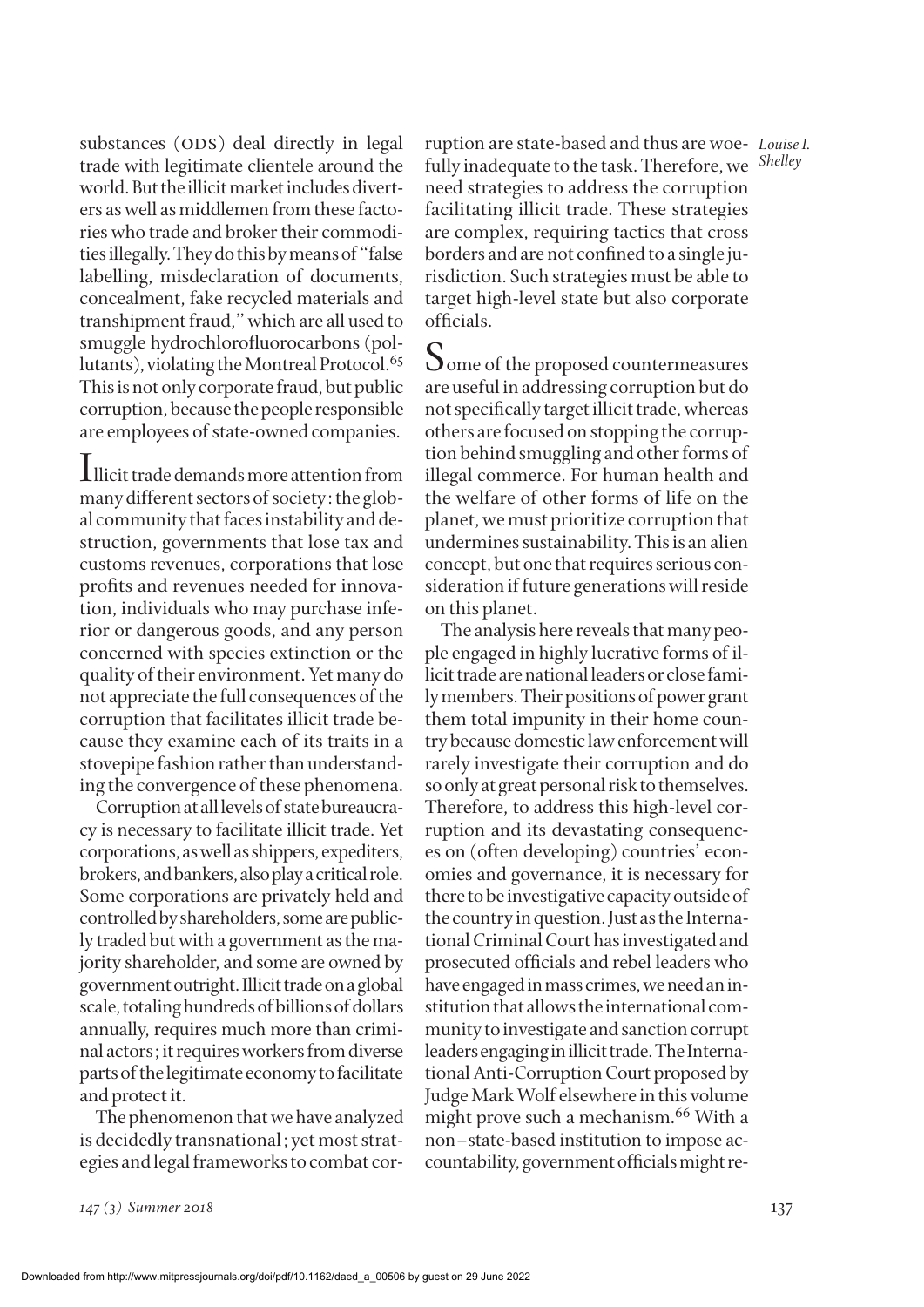*Corruption & IIIicit Trade* frain from or reduce participation in illicit<br>Illicit Trade trade with the knowledge that they could be brought to trial by skilled independent prosecutors. With an anticorruption institution that focuses on the proceeds of corruption rather than just the perpetration, it might reduce the likelihood of high-level officials participating in illicit trade.

> Legislation requiring banks and financial institutions to identify beneficial ownership is another important step toward reducing corruption, both generally and specifically in regard to illicit trade. Illicit fortunes can be laundered through illicit trade because of the absence of transparency in financial accounts and institutions. Moreover, tradebased money laundering is key to the movement of wealth to anonymous offshore accounts. Therefore, requirements that those depositing funds or buying real estate declare the beneficial owner of the property would help curb the corruption behind many forms of illicit trade. Making it more difficult to hide or use the fruits of official corruption is a disincentive to participate.

> Transparency and oversight are central to preventing corruption. Because illicit trade intersects so frequently with the licit business world, it is important that there be public-private partnerships that help expose these forms of corruption. Such partnerships now exist in extractive industries. For example, the Extractive Industries Transparency Initiative takes a multistakeholder approach to monitoring resources in oil, gas, and minerals. The Initiative lists right on its homepage those countries not in compliance.<sup>67</sup> This serves a dual function. It names and shames noncompliant countries. Moreover, it discourages foreign investment in countries that are not compliant, leading investors to put their money where they can ensure there is oversight. A similar effort is now being made in the fishing industry, in which corruption facilitates trade in illegally caught fish as well as human trafficking of men to be fishermen.<sup>68</sup>

The Extractive Industries Transparency Initiative is monitoring corruption at the source, while other efforts are attempting to track corruption that facilitates the movement of illicit goods along supply chains. Corporations, often under pressure from civil society, are paying more attention to both the goods they sell and how they reach market. Unions, consumers, students, and human rights activists have made supply chain transparency a priority, particularly in regard to human trafficking. The Supply Chain Transparency Act was passed in California in 2010 and went into force in 2012. Although only one U.S. state has enacted such a measure, the size of the California market–larger than many countries–has forced companies to change business practices in order to be able to continue to sell there. Improved supply chain transparency efforts have focused primarily on clothing and footwear, but because these commodities make up a major import and export sector, these efforts also have important effects on controlling corruption.<sup>69</sup> The nonprofit organization Verité works with corporations to improve the transparency of their supply chains and provides educational and training materials to help businesses who do not contract for Verité's services. There are now many more opportunities to engage in monitoring.

We must focus not just on corruption in the real world, but on how the corruption patterns we have identified translate into the cyber world. As more commercial activity transfers to the Internet, there are more and greater opportunities for anonymity in both commerce and payments, especially through cybercurrencies. Illicit trade in multinational commerce requires cooperation from law enforcement in many countries. But with corruption becoming less traceable online, it becomes of paramount importance that procedures are established to make it more difficult for corrupt officials to undermine investigations.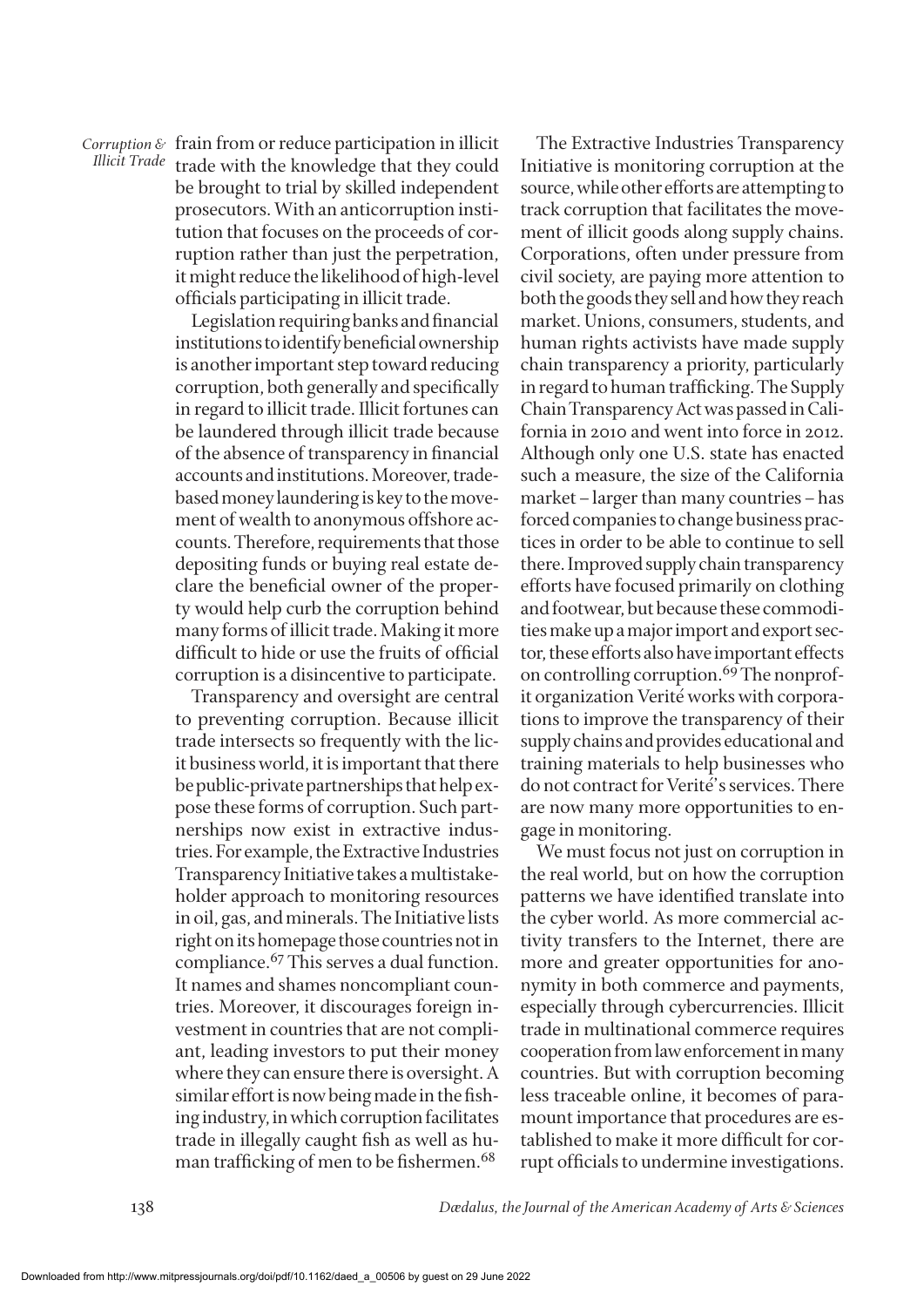As we establish regulatory frameworks for new and developing technologies, we must incorporate anticorruption measures.

Controlling corruption is key to combating illegal trade in drugs (pharmaceuticals and illicit drugs); people; cyber resources; cigarettes, alcohol, and other legitimately produced goods; and endangered natural resources like ivory, rhino horn, and protected timber. There is not one form of cor-

ruption or one level of official that is re- Louise I. sponsible for this trade. Strategies to ad- Shelley dress corruption facilitating illicit trade must therefore range from petty bribery to heads of state to the offshore banks that harbor the proceeds. Only by using diverse anticorruption strategies can one begin to tackle both the national and transnational corruption that facilitates this trade.

#### **ENDNOTES**

- $1$  Petty corruption is the everyday low-level corruption that occurs when officials meet citizens and demand bribes or other favors to perform their duties. Grand corruption is the high-level corruption carried out by senior officials who amass great private wealth and use corruption to sustain their positions and those of their families.
- <sup>2</sup> Peter Gastrow, *Termites at Work: Transnational Organized Crime and State Erosion in Kenya* (New York: International Peace Institute, 2011), https://www.ipinst.org/2012/02/termites-at-work -transnational-organized-crime-and-state-erosion-in-kenya-comprehensive-research-findings.
- <sup>3</sup> Asif Efrat, *Governing Guns, Preventing Plunder: International Cooperation Against Illicit Trade* (Oxford: Oxford University Press, 2012), 5; and H. Richard Friman and Peter Andreas, "Introduction: International Relations and the Illicit Global Economy," in *The Illicit Global Economy and State Power*, ed. H. Richard Friman and Peter Andreas (Lanham, Md.: Rowman and Littlefield,  $1999$ ),  $5-6$ .
- <sup>4</sup> Organisation for Economic Co-operation and Development, "Countering Illicit Trade," [http://](http://www.oecd.org/gov/risk/illicit-trade.htm) [www.oecd.org/gov/risk/illicit-trade.htm](http://www.oecd.org/gov/risk/illicit-trade.htm) (accessed August 22, 2017).
- <sup>5</sup> Phil Williams, "Crime, Illicit Markets and Money Laundering," in *Managing Global Issues: Lessons Learned*, ed. P. J. Simmons and Chantal de Jonge Oudraat (Washington, D.C.: Carnegie Endowment, 2001), 107.
- <sup>6</sup> United Nations Office on Drugs and Crime, *United Nations Convention against Transnational Organized Crime and the Protocols Thereto* (Vienna: United Nations Office on Drugs and Crime, 2000), [https://](https://www.unodc.org/unodc/en/treaties/CTOC/) [www.unodc.org/unodc/en/treaties/](https://www.unodc.org/unodc/en/treaties/CTOC/)CTOC/; and Efrat, *Governing Guns, Preventing Plunder*.
- <sup>7</sup> Organisation for Economic Co-operation and Development, "Illicit Trade: Convergence of Criminal Networks," in *Illicit Trade: Converging Criminal Networks* (Paris: oecd Publishing,  $2016$ ,  $19-21$ .
- <sup>8</sup> "A Brief Overview of Illicit Trade in Tobacco Products," in ibid., 124.

- <sup>10</sup> Radisch, "Illicit Trade: Convergence of Criminal Networks," 19.
- <sup>11</sup> Viviana Zelizer, *The Social Meaning of Money: Pin Money, Paychecks, Poor Relief, and Other Currencies* (Princeton, N.J.: Princeton University Press, 2017).
- <sup>12</sup> Edoardo Grendi, "Counterfeit Coins and Monetary Exchange Structures in the Republic of Genoa during the Sixteenth and Seventeenth Centuries," in *History from Crime*, ed. Edward Muir and Guido Ruggiero (Baltimore: Johns Hopkins University Press, 1994), 170–205.
- <sup>13</sup> Global Financial Integrity, "Illicit Financial Flows," [http://www.gfintegrity.org/issue/illicit](http://www.gfintegrity.org/issue/illicit-financial-flows/) [-financial-flows/](http://www.gfintegrity.org/issue/illicit-financial-flows/) (accessed September 25, 2017).

<sup>9</sup> Ibid., 128.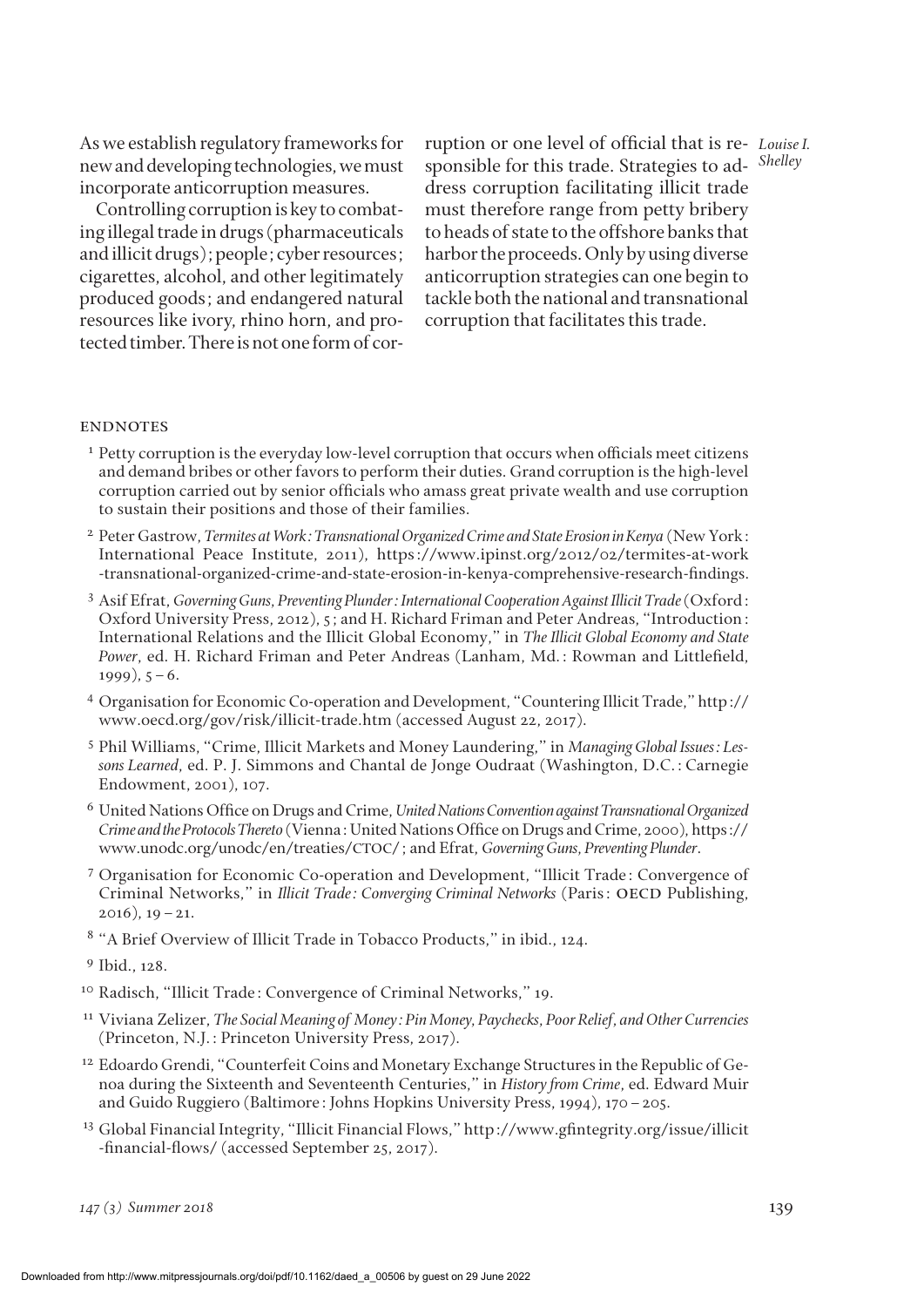*Corruption & Illicit Trade* <sup>14</sup> Sarah Bracking, *The Financialisation of Power: How Financiers Rule Africa* (London and New York: Routledge, 2016), 111–113; and John A. Cassara, *Trade-Based Money Laundering: The Next Frontier in International Money Laundering Enforcement* (New York: John Wiley & Sons, 2016), 13–31, 111–124.

- <sup>15</sup> Christian Nellemann, Rune Henriksen, Arnold Kreilhuber, et al., eds.,*The Rise of Environmental*  Crime: A Growing Threat To Natural Resources, Peace, Development and Security (Nairobi: United Nations Environment Programme, 2016), https://reliefweb.int/sites/reliefweb.int/files/resources/ environmental\_crimes.pdf.
- <sup>16</sup> United Nations Office on Drugs and Crime, "New UNODC Campaign Highlights Transnational Organized Crime as a US\$870 Billion a Year Business," July 16, 2012, https://www.unodc .org/unodc/en/frontpage/2012/July/new-unodc-campaign-highlights-transnational-organized -crime-as-an-us-870-billion-a-year-business.html.
- <sup>17</sup> Organisation for Economic Co-operation and Development and European Union Intellectual Property Office, *Trade in Counterfeit and Pirated Goods: Mapping the Economic Impact* (Paris: OECD Publishing, 2016), 11.
- <sup>18</sup> Gerard McLinden and Amer Zafar Durani, "Corruption in Customs," *World Customs Journal*  $7(2)(2013): 3-10.$
- <sup>19</sup> Nellemann, *The Rise of Environmental Crime*; and Organisation for Economic Co-operation and Development and European Union Intellectual Property Office, *Trade in Counterfeit and Pirated Goods*. See also the extensive data from the United Nations Office on Drugs and Crime, "Transnational Organized Crime: The Globalized Illegal Economy," https://www.unodc.org/toc/ en/crimes/organized-crime.html (accessed April 23, 2018).
- <sup>20</sup> John Wendle, "The Ominous Story of Syria's Climate Refugees," *Scientific American*, March 2016,<http://www.scientificamerican.com/article/ominous-story-of-syria-climate-refugees/>.
- <sup>21</sup> Ibid.
- <sup>22</sup> Colin P. Kelley, Shahrzad Mohtadi, Mark A. Cane, Richard Seager, and Yochanan Kushnir, "Climate Change in the Fertile Crescent and Implications of the Recent Syrian Drought," *Proceedings of the National Academy of Sciences* 112 (11) (2015): 3241–3246, [http://www.pnas.org/](http://www.pnas.org/content/112/11/3241.full) [content/112/11/3241.full.](http://www.pnas.org/content/112/11/3241.full)
- <sup>23</sup> United Nations Department of Economic and Social Affairs, Population Division, *World Urbanization Prospects: The 2014 Revision, Highlights* (New York: United Nations, 2014), 2, [http://](http://esa.un.org/unpd/wup/highlights/wup2014-highlights.pdf) [esa.un.org/unpd/wup/highlights/wup2014-highlights.pdf](http://esa.un.org/unpd/wup/highlights/wup2014-highlights.pdf).
- <sup>24</sup> Kelley et al., "Climate Change in the Fertile Crescent."
- <sup>25</sup> See my previous book, Louise I. Shelley, *Dirty Entanglements: Corruption, Crime and Terrorism* (Cambridge: Cambridge University Press, 2014), 156, 159; and Stefan Heißner, Peter R. Neumann, John Holland-McCowan, and Rajan Basra, *Caliphate in Decline: An Estimate of Islamic States Financial Fortunes* (London: The International Centre for the Study of Radicalisation, 2017), 7, http://icsr.info/wp-content/uploads/2017/02/ICSR-Report-Caliphate-in-Decline-An-Estimate -of-Islamic-States-Financial-Fortunes.pdf.
- <sup>26</sup> Nick Bilton, *American Kingpin: The Epic Hunt for the Criminal Mastermind behind the Silk Road* (New York: Portfolio, 2017), 42–43.
- <sup>27</sup> Steve Kovach, "FBI Says Illegal Drugs Marketplace Silk Road Generated \$1.2 Billion in Sales Revenue," *Business Insider*, October 2, 2013, http://www.businessinsider.com/silk-road-revenue  $-2.013-10.$
- <sup>28</sup> Andy Greenberg, "Ross Ulbricht's Lawyers Say They Have Found Another Corrupt Agent on Silk Road Case," *Wired*, November 29, 2016, https://www.wired.com/2016/11/ross-ulbrichts -lawyers-point-another-corrupt-agent-silk-road-case/.
- <sup>29</sup> Gordon Brown, "Fight for the Borneo Rainforest: Gordon Brown Celebrates the Role of Journalist Clare Rewcastle," *Independent*, March 10, 2011, [https://www.independent.co.uk/](https://www.independent.co.uk/environment/green-living/fight-for-the-borneo-rainforest-gordon-brown-celebrates-the-role-of-journalist-clare-rewcastle-2237427.html) [environment/green-living/fight-for-the-borneo-rainforest-gordon-brown-celebrates-the-role](https://www.independent.co.uk/environment/green-living/fight-for-the-borneo-rainforest-gordon-brown-celebrates-the-role-of-journalist-clare-rewcastle-2237427.html)[of-journalist-clare-rewcastle-2237427.html.](https://www.independent.co.uk/environment/green-living/fight-for-the-borneo-rainforest-gordon-brown-celebrates-the-role-of-journalist-clare-rewcastle-2237427.html)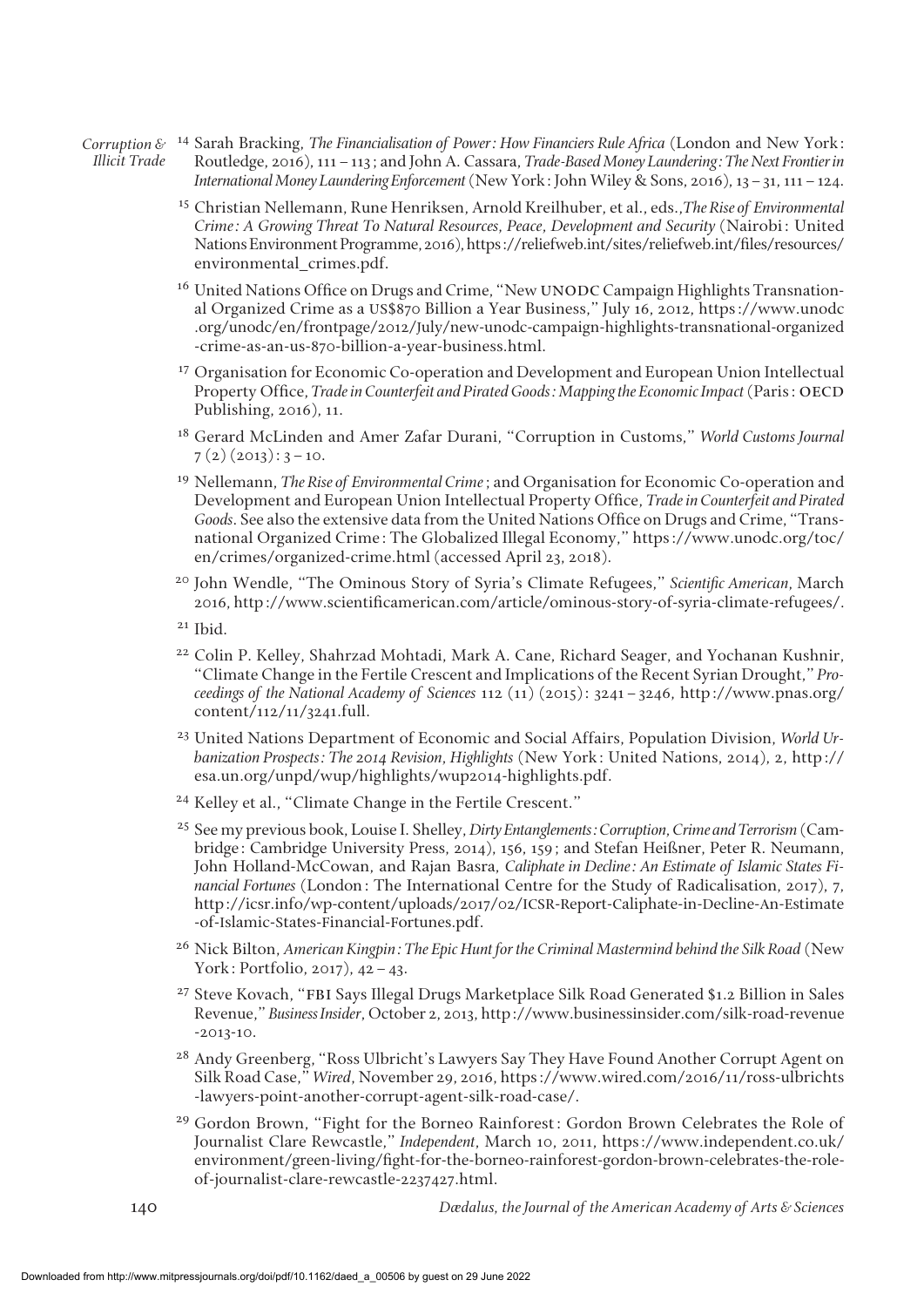<sup>30</sup> Lukas Straumann, *Money Logging on the Trail of the Asian Timber Mafia* (Basel: Bergli Books, 2014), 16. Louise I.

*Shelley*

- <sup>31</sup> Ibid.
- $32$  Pahala Nainggolan, "Corruption: Climate Change and Illegal Timber Trade," presentation at the oecd Integrity Forum, Fighting the Hidden Tariff: Global Trade without Corruption, Paris, April 20, 2016. See also Environmental Investigation Agency, *Permitting Crime: How Palm Oil Expansion Drives Illegal Logging in Indonesia* (London: Environmental Investigation Agency, 2014), 9, [https://eia-international.org/wp-content/uploads/Permitting-Crime.pdf.](https://eia-international.org/wp-content/uploads/Permitting-Crime.pdf)
- <sup>33</sup> Report at the 16th International Anti-Corruption Conference, Putrajaya, Malaysia, September 2–4, 2015; and Sarah Schonhardt, "Indonesia Seeks to Resolve Timber Reporting Issues," *The Wall Street Journal*, February 24, 2016, [http://www.wsj.com/articles/indonesia-seeks-to-resolve-timber](http://www.wsj.com/articles/indonesia-seeks-to-resolve-timber-reporting-issues-1456325915) [-reporting-issues-1456325915.](http://www.wsj.com/articles/indonesia-seeks-to-resolve-timber-reporting-issues-1456325915)
- <sup>34</sup> Environmental Investigation Agency, *Permitting Crime*, 10–19.
- <sup>35</sup> Ibid., 19–20.
- <sup>36</sup> Schonhardt, "Indonesia Seeks to Resolve Timber Reporting Issues."
- <sup>37</sup> Telapak and Environmental Investigation Agency, *The Last Frontier: Illegal Logging in Papua and China's Massive Timber Theft* (Bogor, Indonesia: Telapak, 2005), 17–19, [www.eia-international](http://www.eia-international.org/wp-content/uploads/The-Last-Frontier.pdf) [.org/wp-content/uploads/](http://www.eia-international.org/wp-content/uploads/The-Last-Frontier.pdf)The-Last-Frontier.pdf.
- <sup>38</sup> Transparency International, Corruption Perceptions Index 2017, https://www.transparency.org/ news/feature/corruption\_perceptions\_index\_2017#table.
- <sup>39</sup> The Economist Intelligence Unit, *The Illicit Trade Environment Index* (London: The Economist Intelligence Unit, 2016), 12, http://illicittradeindex.eiu.com/ECC%20Illicit%20trade%20paper%20V9 \_Oct12.pdf.
- <sup>40</sup> International Chamber of Commerce, *Controlling the Zone: Balancing Facilitation and Control to Combat Illicit Trade in the World's Free Trade Zones* (Paris: International Chamber of Commerce, 2013), 6, https://cdn.iccwbo.org/content/uploads/sites/3/2016/11/Combating-illicit-trade-in-FTZs-1.pdf.
- <sup>41</sup> "Plywood: Material of the Modern World," shown at the Victoria and Albert Museum, London, July 15, 2017–November 12, 2017.
- <sup>42</sup> Jani Actman, "From Trees to Tigers: Case Shows Costs of Illegal Logging," *National Geographic*, November 10, 2015, [http://news.nationalgeographic.com/2015/11/151110-timber-russian-far-east](http://news.nationalgeographic.com/2015/11/151110-timber-russian-far-east-illegal-logging-siberia/) [-illegal-logging-siberia/;](http://news.nationalgeographic.com/2015/11/151110-timber-russian-far-east-illegal-logging-siberia/) and United States Department of Justice, "Lumber Liquidators Inc. Sentenced for Illegal Importation of Hardwood and Related Environmental Crimes: Virginia Hardwood Flooring Company to Pay \$13 Million, Largest Lacey Act Penalty Ever," Justice News, February 1, 2016, [https://www.justice.gov/opa/pr/lumber-liquidators-inc-sentenced-illegal](https://www.justice.gov/opa/pr/lumber-liquidators-inc-sentenced-illegal-importation-hardwood-and-related-environmental) [-importation-hardwood-and-related-environmental](https://www.justice.gov/opa/pr/lumber-liquidators-inc-sentenced-illegal-importation-hardwood-and-related-environmental).
- <sup>43</sup> Jackson Miller, Varun Vira, and Mary Utermohlen, *Species of Crime: Typologies & Risk Metrics for Wildlife Trafficking* (Washington, D.C.: C4ADS, 2015), 12, https://static1.squarespace.com/static/ 566ef8b4d8af107232d5358a/t/56af8242cf80a1474b572b85/1454342724100/Species+of+Crime.pdf.
- <sup>44</sup> Author conversation with a high-level South African official, Pretoria, South Africa, January 2015.
- <sup>45</sup> "Major South African Politician Allegedly Exposed in Undercover Poaching Documentary," sapeople, November 13, 2016, [http://www.sapeople.com/2016/11/13/investigative-doc-the](http://www.sapeople.com/2016/11/13/investigative-doc-the-poachers-pipeline-exposes-major-south-african-politician/) [-poachers-pipeline-exposes-major-south-african-politician/](http://www.sapeople.com/2016/11/13/investigative-doc-the-poachers-pipeline-exposes-major-south-african-politician/). On the Hague hearing, see Wildlife Justice Commission, "Public Hearing: Viet Nam Investigation, The Hague, the Netherlands, 14–15 November 2016," *WJC Bulletin* 211 (1) (2016), http://enb.iisd.org/download/pdf/ sd/enbplus211num1e.pdf.
- <sup>46</sup> Author interviews in South Africa and Washington, D.C., 2016–2017.
- <sup>47</sup> Nick Davies and Oliver Holmes, "Revealed: How Senior Laos Officials Cut Deals with Animal Traffickers," *The Guardian*, September 27, 2016, https://www.theguardian.com/environment/ 2016/sep/27/revealed-how-senior-laos-officials-cut-deals-with-animal-traffickers.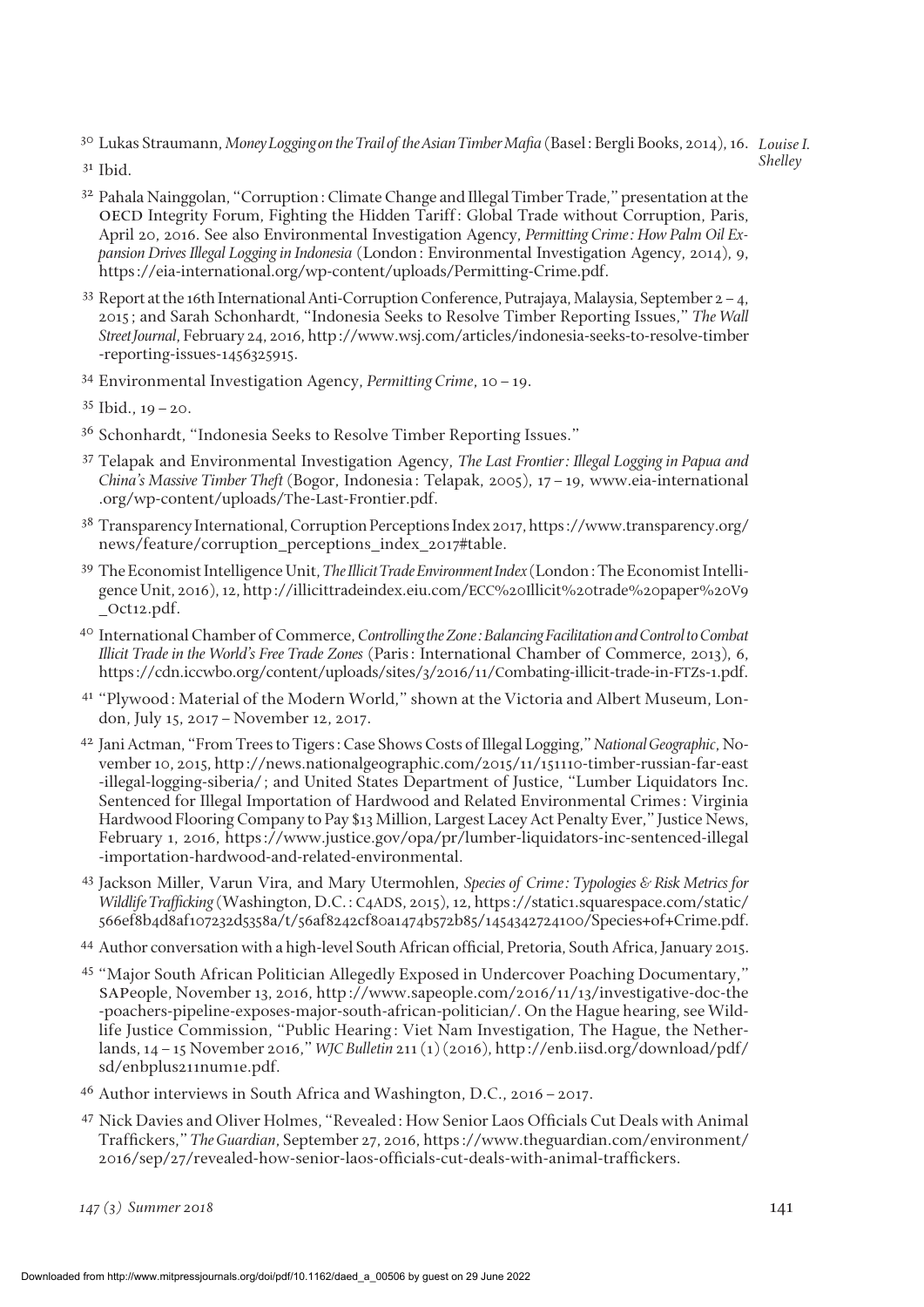- *Corruption &* <sup>48</sup> Transparency International, Corruption Perceptions Index 2017, https://www.transparency *Illicit Trade* .org/news/feature/corruption\_perceptions\_index\_2017#table.
	- <sup>49</sup> Gwynn Guilford, "Why Does a Rhino Horn Cost \$300,000? Because Vietnam Thinks It Cures Cancer and Hangovers," *The Atlantic*, May 15, 2013, [https://www.theatlantic.com/business/archive/](https://www.theatlantic.com/business/archive/2013/05/why-does-a-rhino-horn-cost-300-000-because-vietnam-thinks-it-cures-cancer-and-hangovers/275881/) [2013/05/why-does-a-rhino-horn-cost-300-000-because-vietnam-thinks-it-cures-cancer-and](https://www.theatlantic.com/business/archive/2013/05/why-does-a-rhino-horn-cost-300-000-because-vietnam-thinks-it-cures-cancer-and-hangovers/275881/) [-hangovers/275881/](https://www.theatlantic.com/business/archive/2013/05/why-does-a-rhino-horn-cost-300-000-because-vietnam-thinks-it-cures-cancer-and-hangovers/275881/).
	- <sup>50</sup> Oliver Milman, "Rhino Horn Demand in Vietnam Drops by More Than 33% in One Year," *The Guardian*, October 16, 2014, [https://www.theguardian.com/environment/2014/oct/16/rhino](https://www.theguardian.com/environment/2014/oct/16/rhino-horn-demand-in-vietnam-drops-by-more-than-33-in-one-year) [-horn-demand-in-vietnam-drops-by-more-than-33-in-one-year.](https://www.theguardian.com/environment/2014/oct/16/rhino-horn-demand-in-vietnam-drops-by-more-than-33-in-one-year)
	- <sup>51</sup> Research conducted by the Terrorism, Transnational Crime and Corruption Center of George Mason University in South Africa between April 2014 and January 2015 (the author is the director of the Center). Annette Hübschle, "A Status Symbol to Die For," *Max Planck Research*, January 2015, 73–75, [https://www.mpg.de/9093473/W005\\_culture\\_society\\_070-077.pdf;](https://www.mpg.de/9093473/W005_culture_society_070-077.pdf) and Annette Michaela Hübschle, *A Game of Horns: Transnational Flows of Rhino Horn* (Köln: International Max Planck Research School on the Social and Political Constitution of the Economy, 2016), [http://](http://pubman.mpdl.mpg.de/pubman/item/escidoc:2218357:5/component/escidoc:2261029/2016_IMPRSDis) [pubman.mpdl.mpg.de/pubman/item/escidoc:2218357:5/component/escidoc:2261029/2016](http://pubman.mpdl.mpg.de/pubman/item/escidoc:2218357:5/component/escidoc:2261029/2016_IMPRSDis) \_[IMPRSD](http://pubman.mpdl.mpg.de/pubman/item/escidoc:2218357:5/component/escidoc:2261029/2016_IMPRSDis)is.
	- 52 Ray Godson, ed., *Menace to Society: Political-Criminal Collaborations around the World* (New Brunswick, N.J.; and London: Transaction Publisher, 2004), 1–26; and Peter B. Maggs, Olga Schwartz, and William Burnham, *Law and Legal System of the Russian Federation*, 6th ed. (Huntington, N.Y.: Juris Publishing, 2015), 275–276.
	- <sup>53</sup> Randal C. Archibald, "Manuel Noriega, Dictator Ousted by U.S. in Panama, Dies at 83," *The New York Times*, May 30, 2017, https://www.nytimes.com/2017/05/30/world/americas/manuel -antonio-noriega-dead-panama.html?mcubz=1.
	- <sup>54</sup> Larry Shaughnessy, "WikiLeaks: Karzai's Brother Denies Drug Dealing, Remembers Chicago," cnn, November 30, 2010, http://www.cnn.com/2010/us[/11/30/wikileaks.karzai.brother/](http://www.cnn.com/2010/US/11/30/wikileaks.karzai.brother/); and Jon Boone, "WikiLeaks Cables Portray Hamid Karzai as Corrupt and Erratic," *The Guardian*, December 2, 2010, https://www.theguardian.com/world/2010/dec/02/wikileaks-cables -hamid-karzai-erratic.
	- <sup>55</sup> Organized Crime and Corruption Reporting Project, "Nicolás Maduro: 2016 Man of the Year in Organized Crime and Corruption," https://www.occrp.org/personoftheyear/2016/.
	- <sup>56</sup> Luis Jorge Gray Salamanca and Eduardo Salcedo-Albarán, *Narcotráfico, corrupción y Estados: Cómo las redes ilícitas han reconfigurado las instituciones en Colombia, Guatemala y México* (Mexico City: Debate, 2012); and Kayonne Marston, *In Pursuit of Illicit Goals: Structure, Dynamics, and Disruption of Crime Facilitating Networks in Jamaica* (Ph.D. diss., School of Policy, Government and International Affairs, George Mason University, 2016).
	- <sup>57</sup> Organized Crime and Corruption Reporting Project, "Milo Djukanović: 2015 Man of the Year in Organized Crime and Corruption," [https://www.occrp.org/personoftheyear/2015/.](https://www.occrp.org/personoftheyear/2015/)
	- <sup>58</sup> Ibid.
	- <sup>59</sup> Benoît Gomis and Natalia Carrillo Botero, "Paraguay's Tobacco Business Fuels Latin America's Black Market," *Foreign Affairs*, February 5, 2016, [https://www.foreignaffairs.com/articles/paraguay/](https://www.foreignaffairs.com/articles/paraguay/2016-02-05/sneaking-smoke) [2016-02-05/sneaking-smoke](https://www.foreignaffairs.com/articles/paraguay/2016-02-05/sneaking-smoke)*.*
	- <sup>60</sup> Andrew Martin and Juan Pablo Spinetto, "Can Paraguay Escape Decades of Despotism, Ineptitude, and Corruption?" *Bloomberg Businessweek*, March 22, 2016, https://www.bloomberg .com/features/2016-paraguay-president-horacio-cartes/.
	- <sup>61</sup> Kyra Gurney, "Brazil Cigarette Seizures Highlight Paraguay Contraband Trade," Insight on Crime, May 29, 2014, [http://www.insightcrime.org/news-briefs/brazil-cigarette-seizures-highlight](http://www.insightcrime.org/news-briefs/brazil-cigarette-seizures-highlight-paraguay-contraband-trade) [-paraguay-contraband-trade;](http://www.insightcrime.org/news-briefs/brazil-cigarette-seizures-highlight-paraguay-contraband-trade) and Gomis and Botero, "Paraguay's Tobacco Business Fuels Latin America's Black Market."